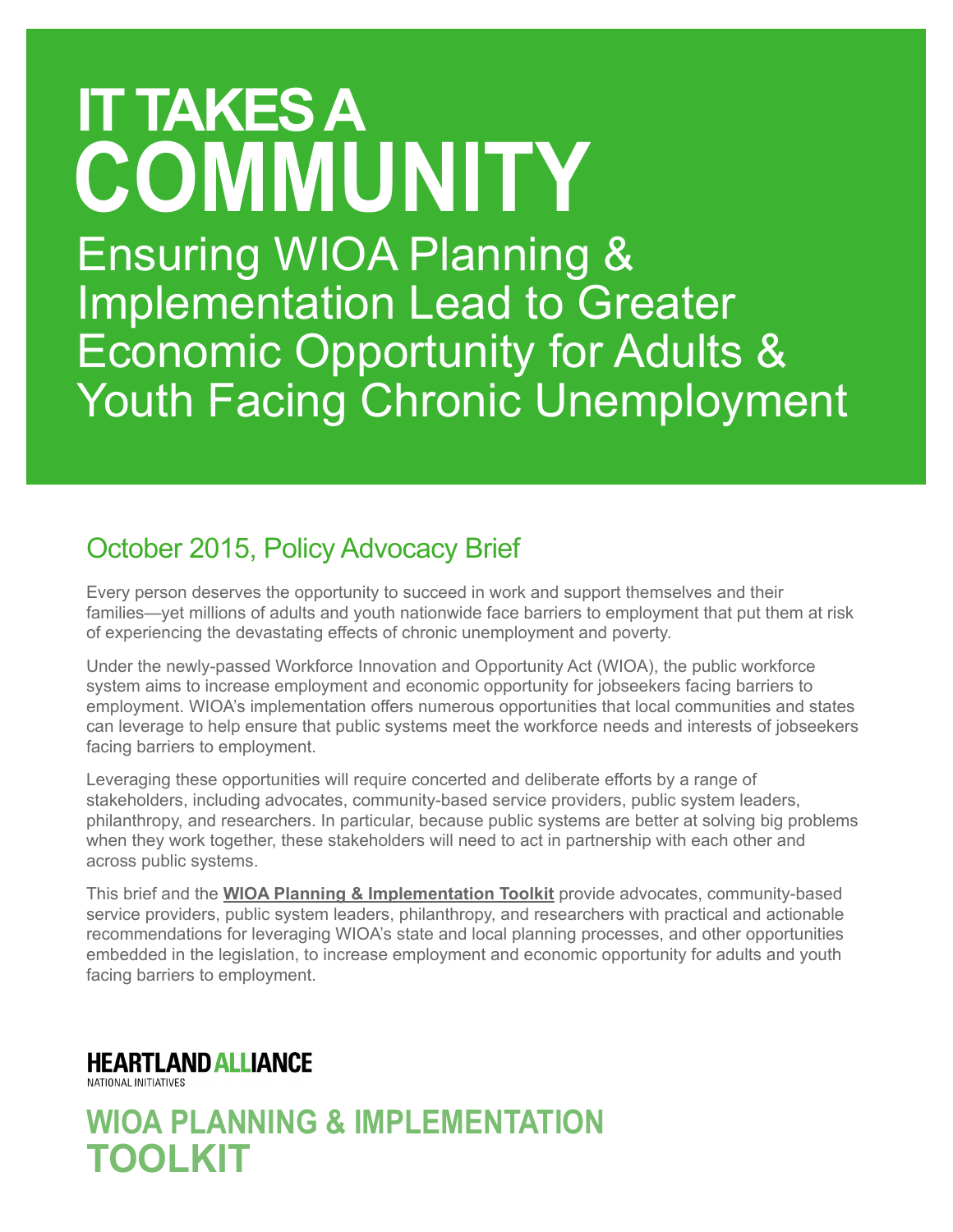# Report Information

**Project team:** Leiha Edmonds, Caitlin C. Schnur, Amy Rynell, Chris Warland, Annika Yates, Melissa Young

**Writers:** Melissa Young

**Editors:** Caitlin C. Schnur, Amy Rynell, Chris Warland

**Primary author: Melissa Young** 

**Report design:** Caitlin C. Schnur

**Suggested citation:** Young, M. (2015). *It takes a community: Ensuring WIOA planning & implementation lead to greater economic opportunity for adults & youth facing chronic unemployment*. Chicago, IL: Heartland Alliance's National Initiatives on Poverty & Economic Opportunity.

#### **National Initiatives on Poverty & Economic Opportunity**

Heartland Alliance's National Initiatives on Poverty & Economic Opportunity is dedicated to ending chronic unemployment and poverty. We believe that every person deserves the opportunity to succeed in work and support themselves and their families. Through our field building, we provide support and guidance that fosters more effective and sustainable employment efforts. Our policy and advocacy work advances solutions to the systemic issues that drive chronic unemployment.

#### **Our national initiatives include:**

The National Transitional Jobs Network (NTJN) The National Center on Employment & Homelessness (NCEH) Black Men Overcoming Barriers & Realizing Employment (B.MORE) Initiative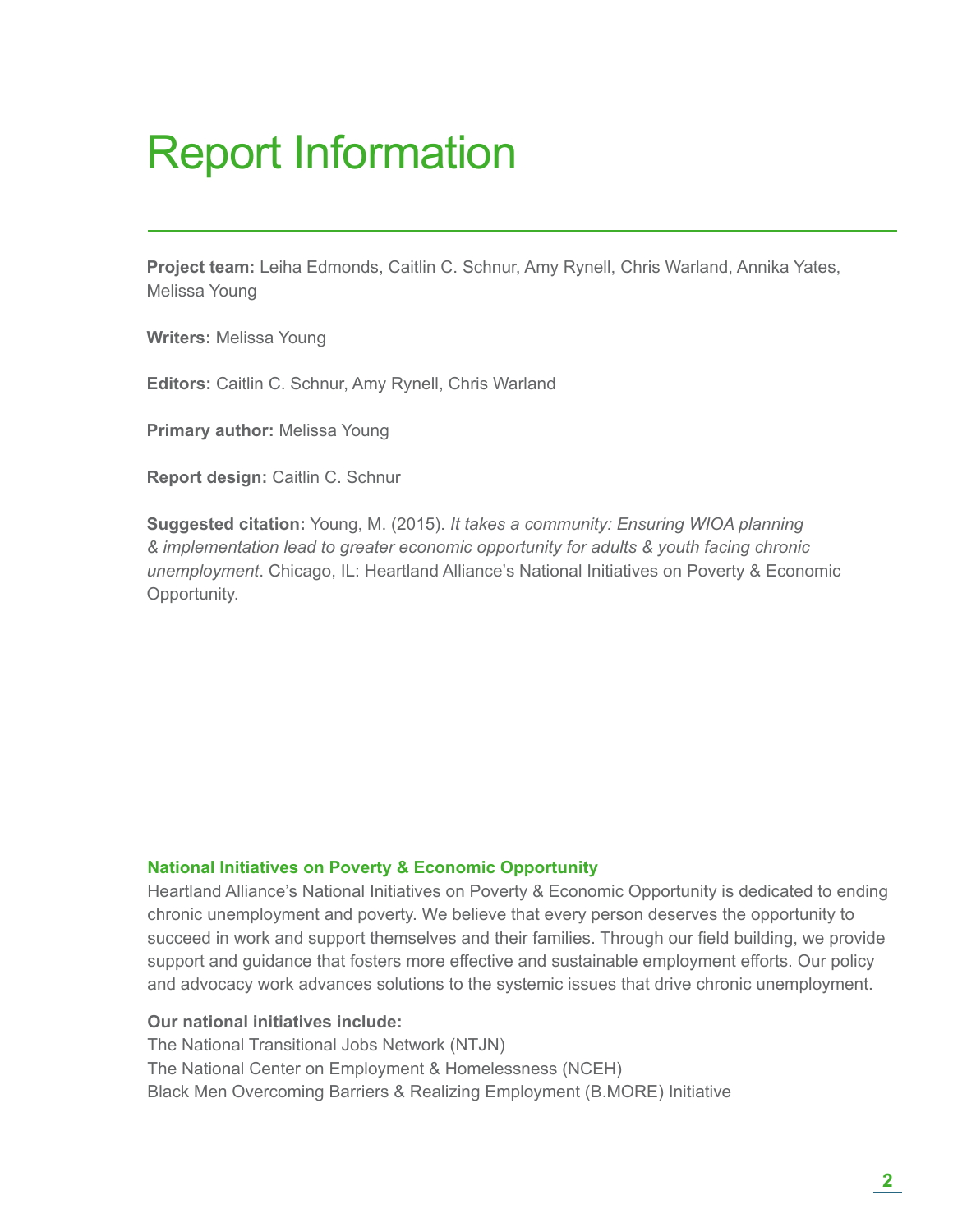## Table of Contents

| WIOA: A Catalyst to Address the Employment Needs of Adult and Youth Jobseekers                                                                                               |  |
|------------------------------------------------------------------------------------------------------------------------------------------------------------------------------|--|
| How This Brief and Toolkit are Organized <b>Entity and Stripe and Toolkit are Organized</b>                                                                                  |  |
| I. Goal 1: Leverage Data and Information Effectively to Identify the Scope, Scale, and<br>Needs of Adult and Youth Jobseekers Facing Barriers to Employment <b>Emmers</b> 10 |  |
|                                                                                                                                                                              |  |
|                                                                                                                                                                              |  |
|                                                                                                                                                                              |  |
|                                                                                                                                                                              |  |
|                                                                                                                                                                              |  |
| II. Goal 2: Align Resources and Strategies with the Needs of Adult and Youth<br><b>Jobseekers Facing Barriers to Employment and Evidence-Based and Promising</b>             |  |
|                                                                                                                                                                              |  |
|                                                                                                                                                                              |  |
|                                                                                                                                                                              |  |
|                                                                                                                                                                              |  |
|                                                                                                                                                                              |  |
| III. Goal 3: Plan and Partner Effectively to Maximize Resources & Leverage Strengths 21                                                                                      |  |
|                                                                                                                                                                              |  |
|                                                                                                                                                                              |  |
|                                                                                                                                                                              |  |
|                                                                                                                                                                              |  |
|                                                                                                                                                                              |  |
|                                                                                                                                                                              |  |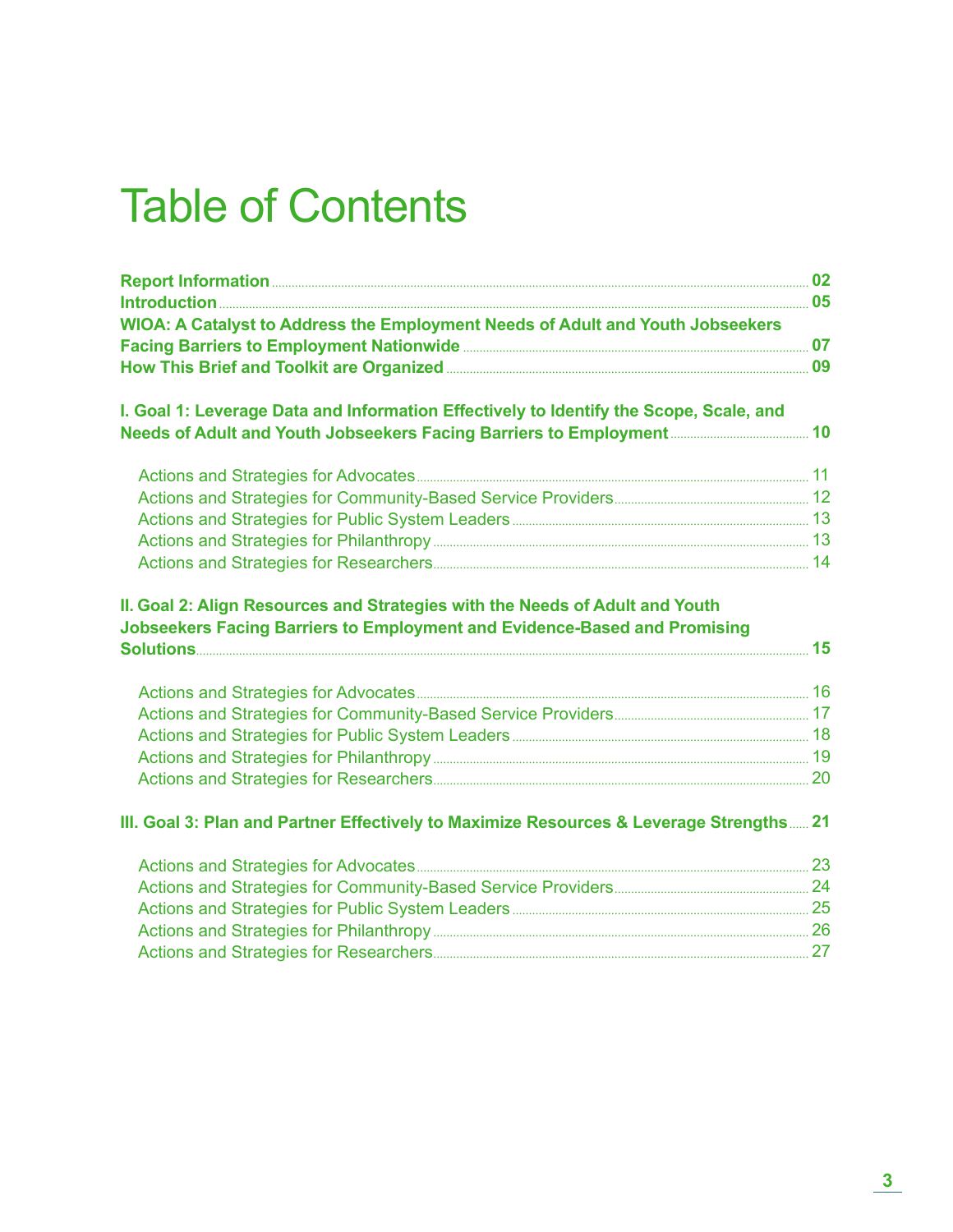## Table of Contents, continued

#### **IV. Goal 4: Create Accountability Mechanisms, Evaluate Efforts, and Periodically Revisit Goals for Serving the Employment Needs of Adults and Youth Facing Barriers** ...................... **28**

| 30 |
|----|
|    |
|    |
|    |

This report is available online at: **<http://nationalinitiatives.issuelab.org/home>**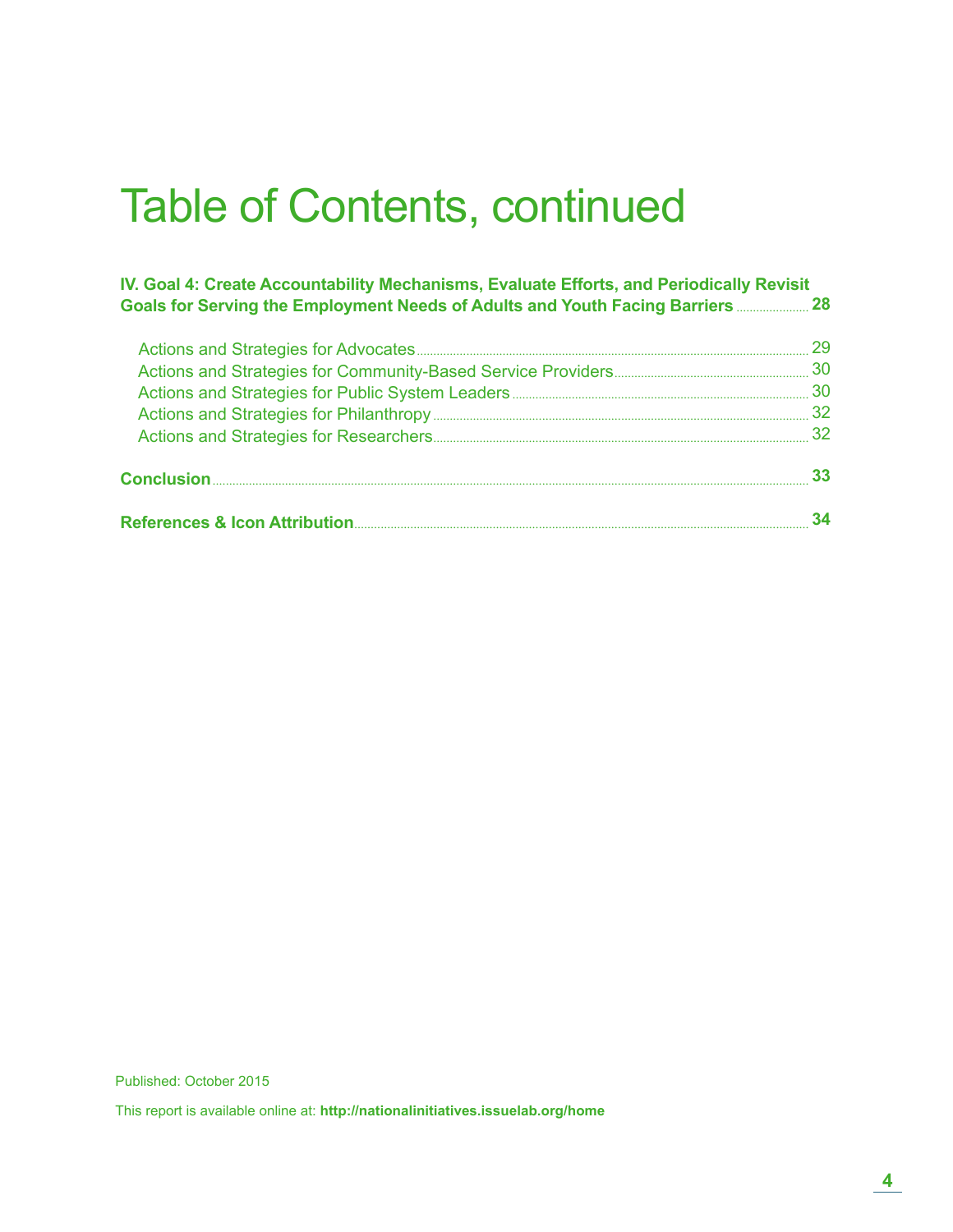# **Introduction**

**Millions of Americans face barriers to employment success as a result of human capital, health, situational, and structural barriers to employment.** These barriers can include having little or no work history, low-educational attainment or literacy, poor health or disabilities, lack of transportation, lack of stable housing or child care, discrimination, having a criminal record, and many others.

**The number of adults and youth who are chronically unemployed as a result of these and other barriers to employment represents a tremendous and nationwide loss of productivity, economic growth, and human potential.** Chronic unemployment has devastating effects on individual and family health and well-being, erodes dignity and self-confidence, and is associated with poorer academic performance among children. Communities with a higher-share of longterm unemployed workers also tend to have higher rates of crime and violence.**<sup>1</sup>** Youth who are disconnected from work and school, known as opportunity youth, represent an estimated cost to society of upwards of \$250 billion per year, or a loss of \$4.7 trillion over the lifetime of an opportunity youth cohort.<sup>2</sup> Being out of work for six months or more is associated with lower wellbeing among the long-term unemployed, their families, and communities.<sup>3</sup> Unemployment leads to higher expenditures for unemployment benefits, food assistance, and health care, among other public benefits.<sup>4</sup> When individuals are chronically unemployed, local, state, and federal governments forgo significant tax revenue in the form of income, property, and goods and services taxes.

**When given the opportunity to work, the vast majority of individuals who face chronic unemployment do so and many more consistently say that employment is a primary need**  and goal.<sup>5,6</sup> Stable employment reduces reliance on public benefits and decreases poverty. Engagement in employment has been shown to help prevent youth most at risk of involvement in the criminal justice system from entering in the first place and decreases criminal justice recidivism, especially among individuals who are most at risk of returning to incarceration.**7,8** Youth employment has many positive ripple effects, including the potential to create pipelines to further education and training.<sup>9</sup> Among low-income noncustodial parents, access to work has been shown to lead to greater parental engagement in the form of higher and more consistent child support payments and informal support.**<sup>10</sup>**Children whose parents are engaged in the labor market have been shown to be more successful in school and to exhibit more pro-social behavior and attitudes towards work.<sup>11</sup>

**Many federal and state public systems and funding streams that target individuals and families living in poverty aim to increase employment and economic opportunity among the individuals served, many of whom face barriers to employment. Given resource and expertise limitations, however, no public system can increase employment and economic opportunity for adults and youth facing barriers to employment single-handedly.** Workforce, education, training, and support services can be leveraged through several federal and state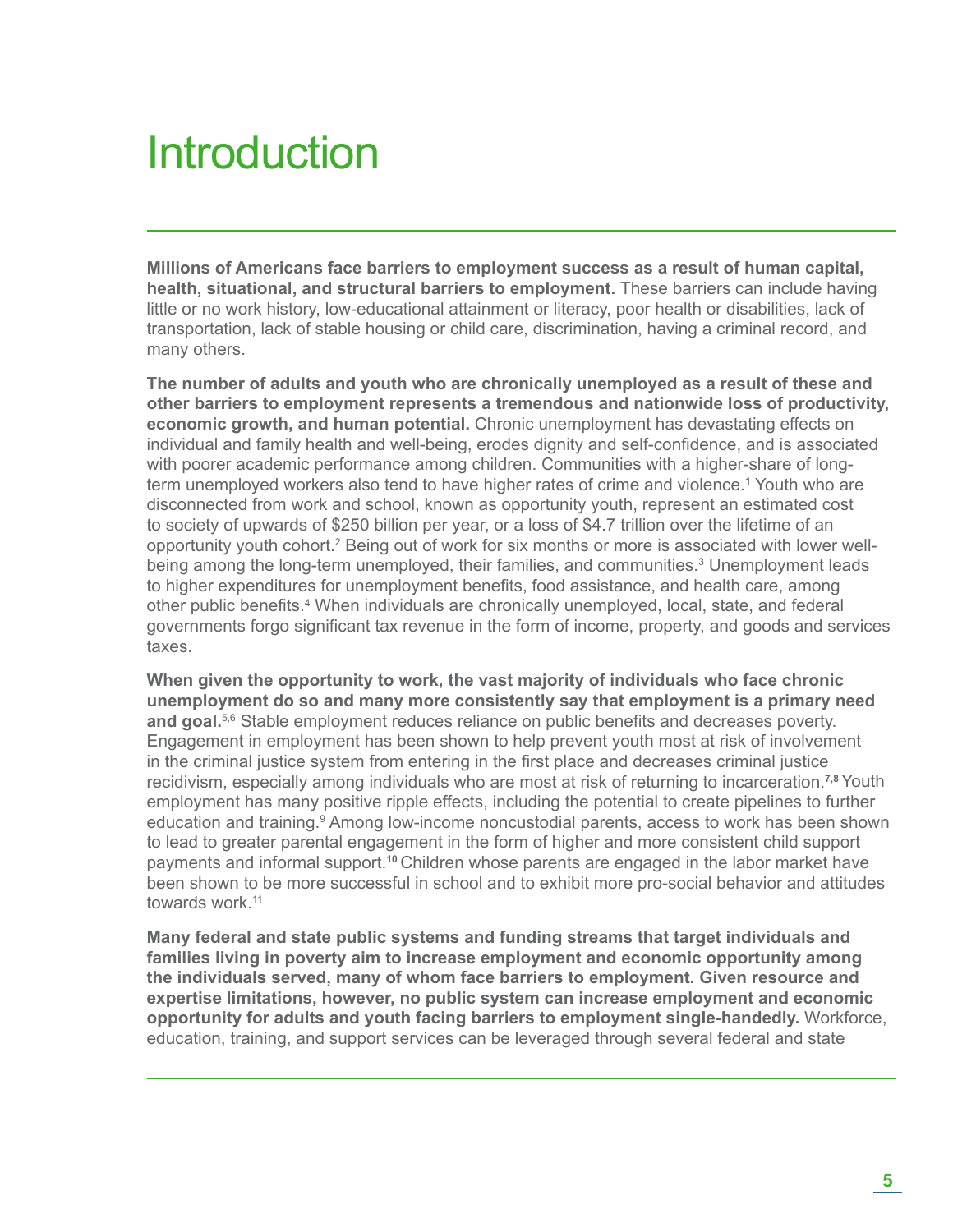# Introduction, continued

funding streams and systems, often with significant discretion with regard to the types of workforce services and supports offered and target populations. Indeed, multiple public systems and funding streams comprise the full spectrum of available workforce services in the United States. In addition to services administered under the U.S. Department of Labor, other systems and services that can be leveraged to fund and administer employment services for people facing barriers to employment include: employment and education services through Temporary Assistance for Needy Families (TANF), Supplemental Nutrition Assistance Program Employment and Training (SNAP E&T), the Community Development Block Grant (CDBG) program, the criminal justice and juvenile justice systems, the foster care system, veterans employment services, and others.

**Increasing employment and economic opportunity for adult and youth jobseekers facing barriers to employment requires the efforts of a wide range of stakeholders, including advocates, community-based service providers, public system leaders, philanthropy, researchers, employers, and many others.** Aligning and leveraging partners and systems to achieve these goals requires dedicated efforts and a reason to come to the table. The passage of the Workforce Innovation and Opportunity Act (WIOA) is that reason—and can catalyze communities and states to address the employment needs of jobseekers facing barriers.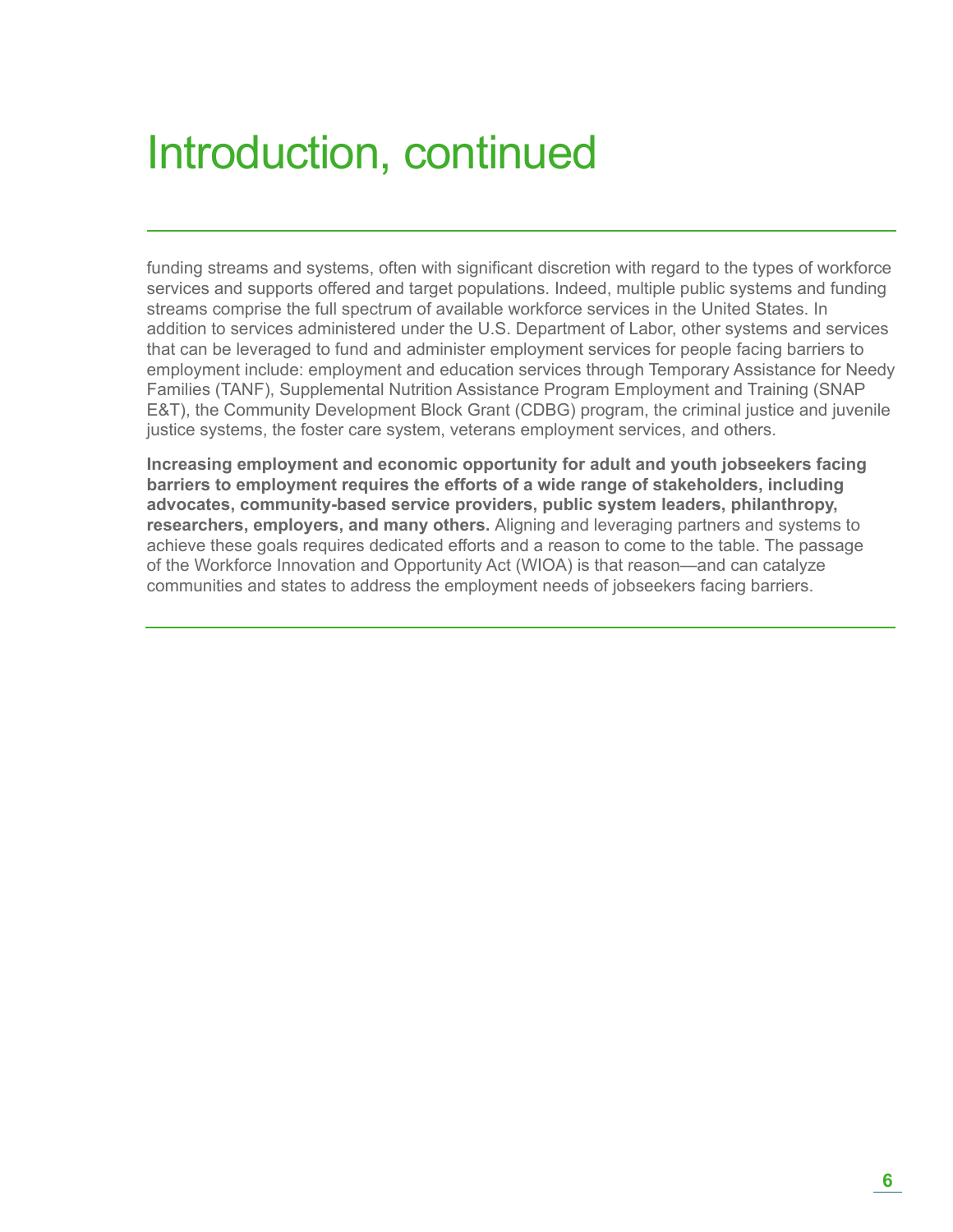## WIOA: A Catalyst to Address the Employment Needs of Adult and Youth Jobseekers Facing Barriers to Employment Nationwide

The passage and implementation of the Workforce Innovation and Opportunity Act (WIOA) has the potential to catalyze efforts in local communities and states to address the employment needs and interests of a greater share of adults and youth facing barriers to employment and to develop a more comprehensive and aligned public workforce system to meet these jobseekers' needs.

WIOA modernizes the federal framework that guides America's public workforce system. The statute prioritizes and acknowledges the need for workforce services and supports for adults and youth facing barriers to employment to a greater degree than its predecessor, the Workforce Investment Act (WIA). WIOA also provides flexibility to implement promising practices for connecting chronically unemployed individuals to work. **The statute articulates that one of the goals of the public workforce system is to prepare individuals—especially individuals facing barriers to employment—to succeed in the labor market through increased access to employment opportunities, education, training, and support services.**12 Subsequent federal guidance instructs the system to prioritize and direct resources to serve low-income adults and outof-school youth.<sup>13</sup>

Realizing the goals of increased access to employment, training, education, and support services on behalf of adults and youth facing barriers to employment will require concerted and deliberate efforts by local communities and states. These efforts may be a new, expanded, or renewed undertaking. Moreover, state and local infrastructures, data systems, and public system staff knowledge and capacity may be limited to carry out these processes, because it has been nearly 20 years since America's public workforce system has intentionally focused on increasing employment and economic opportunity for low-income individuals and jobseekers facing barriers to employment.<sup>14</sup>

Fortunately, the required functions of state and local workforce governance boards, strategic and operational elements of WIOA state and local planning processes, and the process of creating a WIOA plan itself can spur efforts in communities to ensure that jobseekers facing barriers to employment are accounted for and their needs addressed.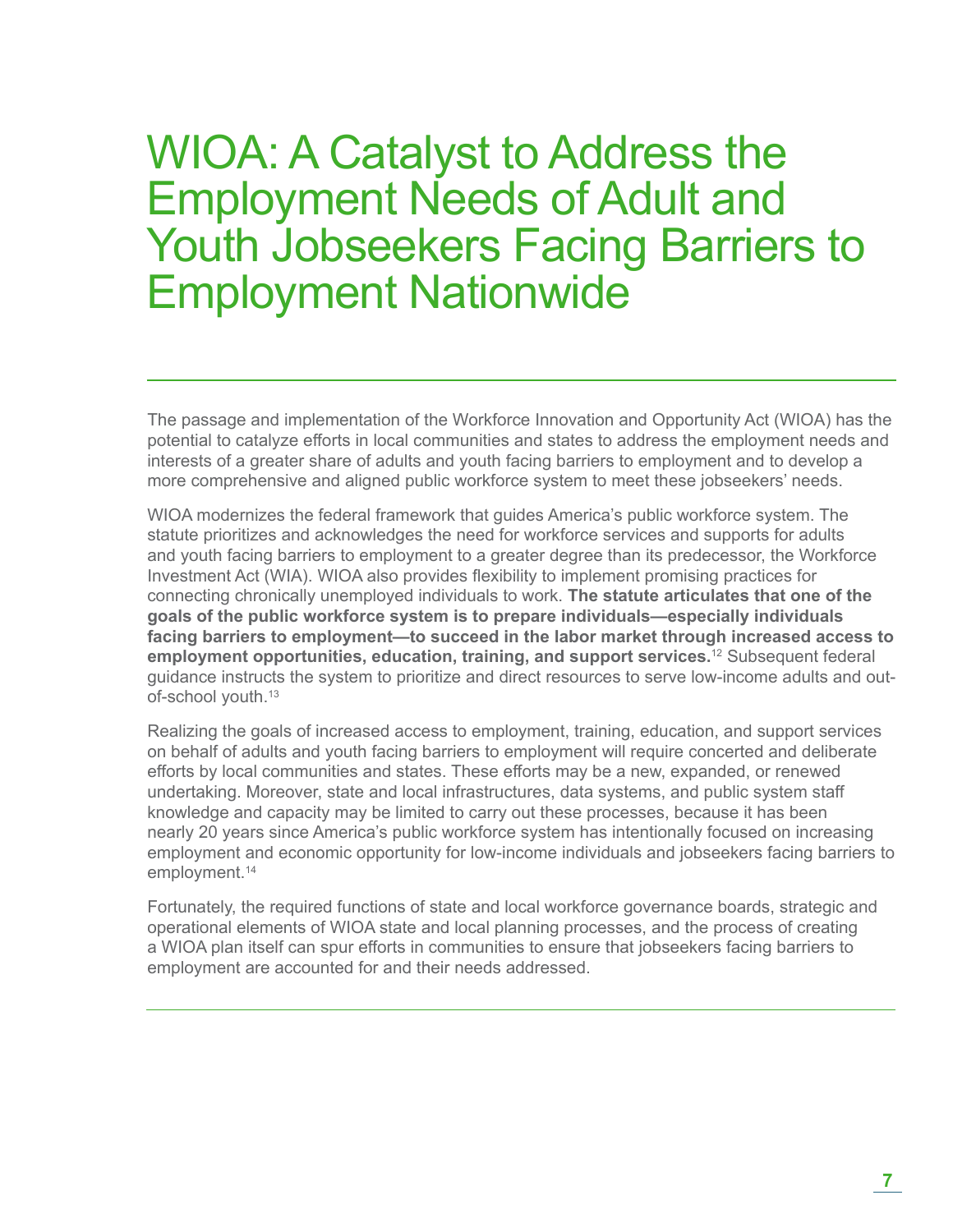# WIOA: A Catalyst, continued

Diverse stakeholders who recognize why it's important and necessary to increase employment and economic opportunity among these jobseekers can contribute, guide, support, and enrich communities' efforts to realize WIOA's goals. Indeed, stakeholders such as advocates, communitybased service organizations, public system leaders, philanthropy, and researchers can influence the WIOA planning process. Many of these stakeholders are likely to understand the needs of adult and youth jobseekers facing barriers to employment and how the workforce system can support these jobseekers.

That said, interviews with many of these stakeholders led by Heartland Alliance's National Initiatives team—coupled with our years of experience working to advance employment and economic opportunity for jobseekers facing barriers to employment—reinforce that stakeholders need ideas for how they can leverage their unique roles within the WIOA planning and implementation process to shape the system.

This brief and the **[WIOA Planning & Implementation Toolkit](http://www.heartlandalliance.org/nationalinitiatives/field-building/wioa.html)** provide stakeholders with ideas and actionable recommendations for helping to ensure that the public workforce system under WIOA increases employment and economic opportunity for jobseekers facing barriers to employment.

#### *How Does WIOA Define Individuals Facing Barriers to Employment?*

**Under WIOA, the term ''individual with a barrier to employment'' means a member of one or more of the following populations:**

- displaced homemakers;
- low-income individuals;
- Indians, Alaska Natives, and Native Hawaiians;
- individuals with disabilities, including youth;
- older individuals;
- ex-offenders;
- homeless individuals or homeless children and youths;
- youth who are in or have aged out of the foster care system.

• individuals who are English language learners, individuals who have low levels of literacy, and individuals facing substantial cultural barriers;

- eligible migrant and seasonal farm workers;
- individuals within two years of exhausting lifetime eligibility for Temporary Assistance to Needy Families (TANF, or welfare);
- single parents, including single pregnant women;
- long-term unemployed individuals;
- other groups, as determined by the Governor.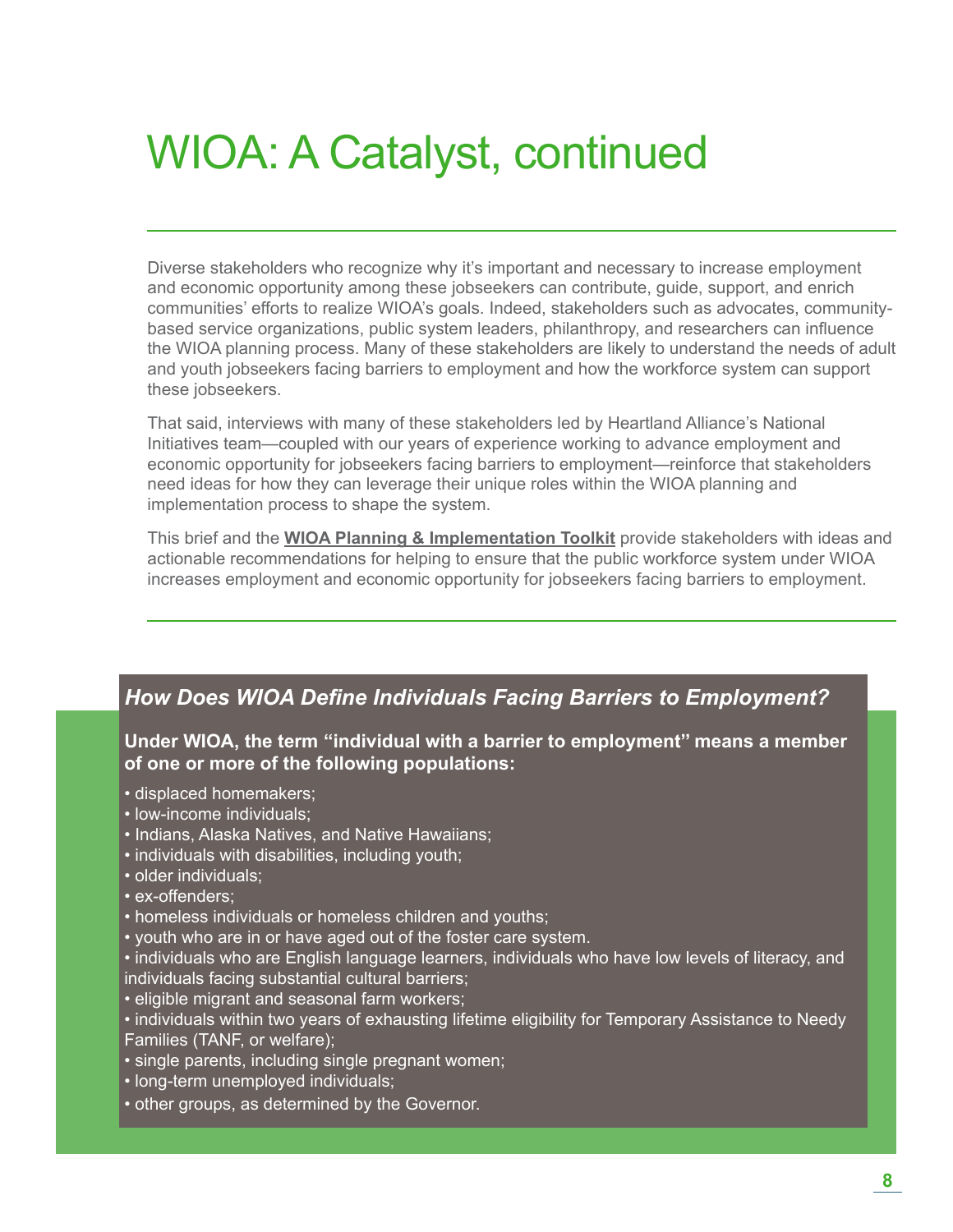## How This Brief and Toolkit are **Organized**

Heartland Alliance's National Initiatives on Poverty & Economic Opportunity believes that four goals should drive state and local efforts focused on ensuring that a greater share of adults and youth facing barriers can access and succeed in employment. These goals underlie this brief and help to organize its recommendations. The four goals are:

**Goal 1:** States and communities should seek to **leverage data and information** effectively to identify the scope, scale, and needs of adult and youth jobseekers facing barriers to employment.

**Goal 2:** States and communities should seek to **align resources and strategies** with the needs of adult and youth jobseekers facing barriers to employment and evidence-based and promising solutions.

**Goal 3:** State and local public systems should **plan and partner effectively** to maximize resources and leverage strengths.

**Goal 4:** States and communities should **create accountability mechanisms, evaluate efforts, and periodically revisit goals** for serving the employment needs of adults and youth facing barriers.

Under each of these goals, this brief offers ideas and actionable recommendations for advocates, community-based service providers, public system leaders, philanthropy, and researchers to get involved in WIOA planning processes. Although these distinct roles may be arbitrary in some communities or may not exist entirely, readers should consider how they can advance this brief's recommendations while leveraging the strengths of organizations and stakeholders in their community to achieve the four goals outlined above.

Throughout this brief there are links to practical tools stakeholders can use to support their efforts as well as additional recommendations. The **[WIOA Planning & Implementation Toolkit](http://www.heartlandalliance.org/nationalinitiatives/field-building/wioa.html)** webpage also offers resources to support stakeholders in advancing these goals.

*WIOA state and local planning efforts are one way the public workforce system can chart pathways toward employment and economic opportunity for adults and youth facing chronic unemployment. State Governors' discretionary resources can be another. [Here](http://bit.ly/1RmwTQh) are some ideas for how the Governor's WIOA Discretionary Fund could be used to support the employment needs of people facing chronic unemployment.*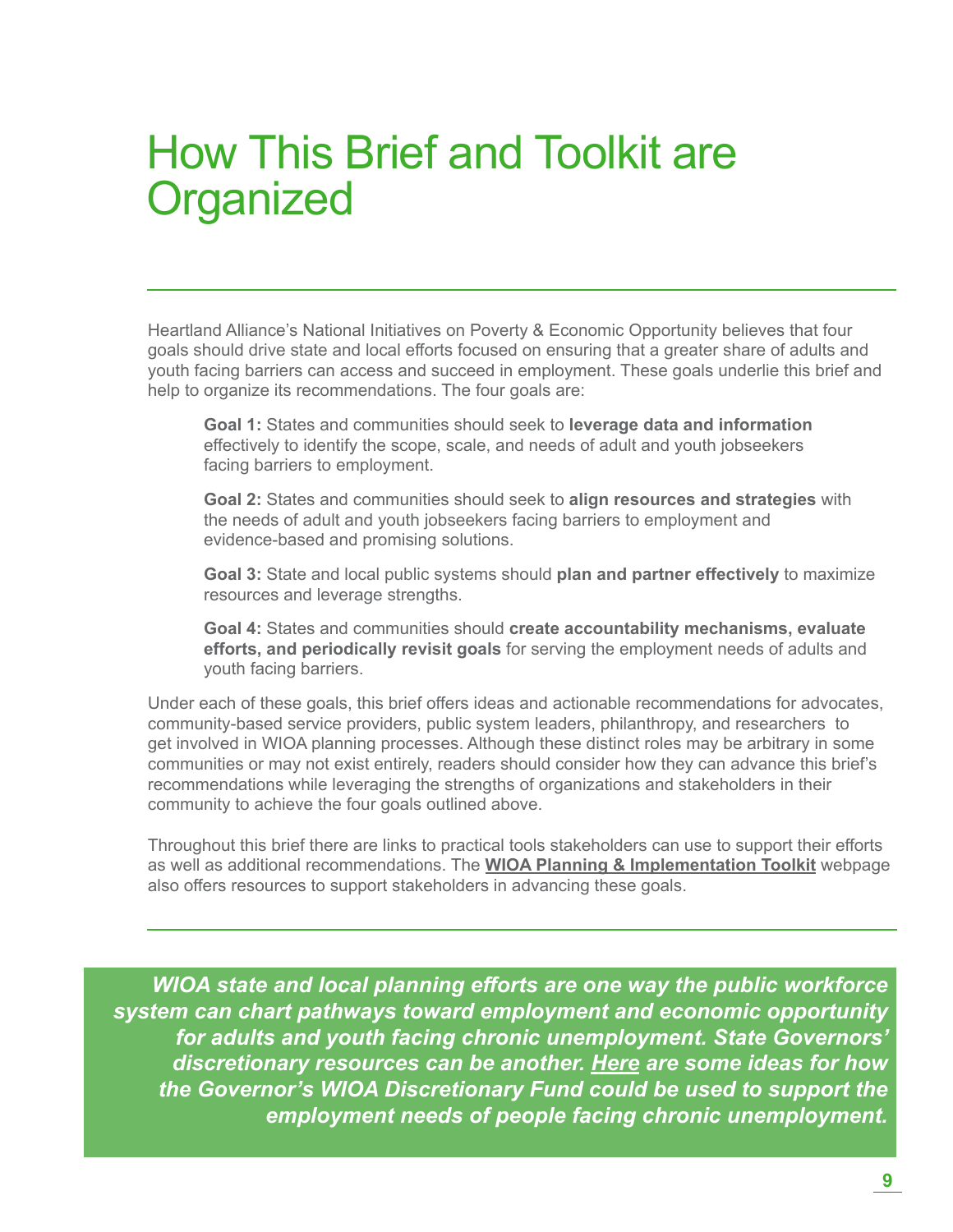## Goal 1: Leverage Data and Information Effectively to Identify the Scope, Scale, and Needs of Adult and Youth Jobseekers Facing Barriers to Employment.

To offer appropriate workforce service and supports to jobseekers facing barriers to employment, states and communities must understand the scope, scale, and needs of these jobseekers. WIOA planning offers an opportunity for stakeholders to gather data about these jobseekers' employment and service needs, characteristics, and public system interaction. This section offers stakeholders actionable recommendations for helping to ensure that the data contributing to community analyses required under WIOA are comprehensive.

> For communities to offer workforce services and supports that meet the needs and interests of adult and youth jobseekers facing barriers to employment, allocate resources effectively, and form appropriate partnerships, states and communities first must understand the scope, scale, and needs of these jobseekers.

The Workforce Innovation and Opportunity Act (WIOA) requires that state and local planning efforts include and be informed by an analysis of various data, including data on the education and skill levels of people facing barriers to employment.**<sup>15</sup>** Meeting this requirement is an opportunity for communities and states to go beyond just taking stock of these jobseekers' education and skill levels and, in addition, to gather data and information about these jobseekers' employment and service needs, characteristics, and public system interaction.

To shape decision making that is based on an accurate, comprehensive picture of adults and youth facing barriers to employment, advocates, community-based service organizations, public system leaders, philanthropy, and researchers can help ensure that the data and information contributing to community analyses are comprehensive.

### *Key Question:*

*Does my community have a good grasp on the scope, scale, and workforce interests and needs of adult and youth jobseekers facing barriers to employment?*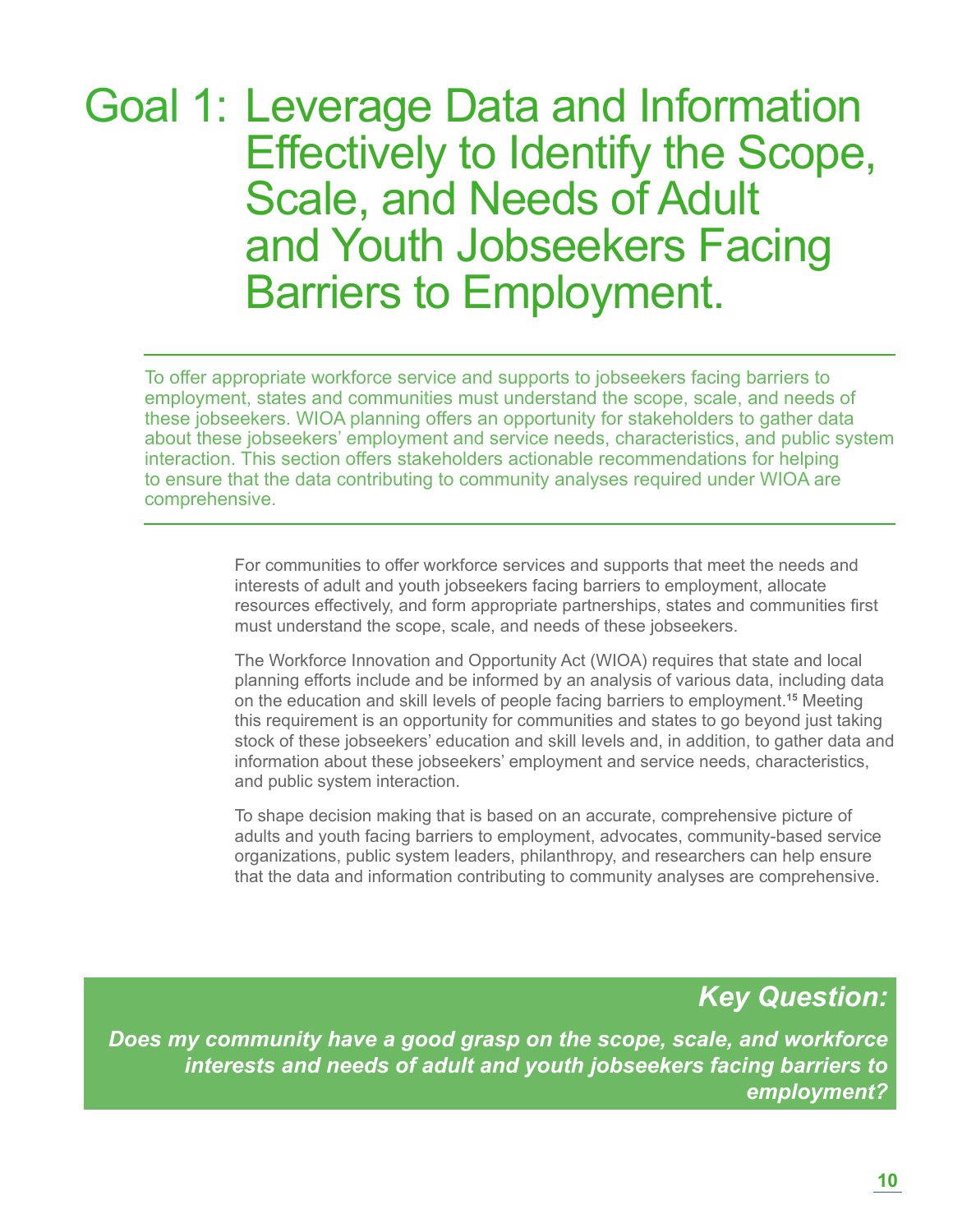

**Making the Case: Why the Public Workforce System Should Prioritize Jobseekers Facing Barriers to Employment**

**[This resource](http://bit.ly/1GRqwyQ) can help advocates make the case for the public workforce system to prioritize and serve populations facing barriers to employment.**  **Make it a priority for the WIOA planning process to be designed around the needs and interests of adult and youth jobseekers facing barriers to employment in your community.** For the WIOA system to effectively serve adults and youth facing barriers to employment, communities must assemble an accurate picture of these jobseekers' needs. The data analysis requirements embedded in WIOA planning processes can provide advocates with a unique opportunity to understand the workforce and service needs of adults and youth facing barriers to employment. This information can shed light on the scope and scale of need among these jobseekers as well as which public systems these jobseekers currently access. The data and information gathered through this process can also inform or spark state and local policy advocacy efforts on behalf of people facing barriers to employment, such as ban the box campaigns, discharge planning that includes employment, or campaigns to help ensure people experiencing homelessness can access identification.

- Advocates should ask state and local WIOA planning boards and city, county, and state agency leaders or chief elected officials to the board about data analysis processes underway. If necessary, advocates should encourage leaders to go beyond simply identifying the education and skill levels of jobseekers facing barriers to employment and, in addition, to capture the characteristics and needs of adult and youth jobseekers facing barriers to employment. Examples of these jobseekers' characteristics and needs that communities may want to ascertain include having a criminal record or involvement in the juvenile justice system, experiencing unstable housing, receiving public assistance, or other employment barriers. Advocates should urge that existing or to-be formed WIOA planning workgroups help ensure that this data collection process is carried out effectively and that these data are made publicly available to inform future policy and planning efforts.
- If public system infrastructure or capacity is too limited to carry out a robust data analysis and information gathering process, advocates should help identify other stakeholders who can support this effort and leverage the recommendations in this brief to see the process through. These stakeholders could include researchers, data miners, community college or university faculty, applied research centers, policy analysts, and community-based organizations, among others.
- Finally, to the extent that a local area has existing analyses related to the education, skill levels, and workforce needs of youth and adults facing barriers to employment, advocates should encourage local plan developers to use these existing data to make informed decisions. WIOA law and guidance allow and encourage these existing analyses to be used to shape local plans. In the longer term, advocates should encourage their state and local communities to mandate that the public workforce system regularly collect data and information about the characteristics of jobseekers facing barriers to employment and encourage efforts to share data across public systems. Regular data collection and sharing will help drive informed decision making in the future.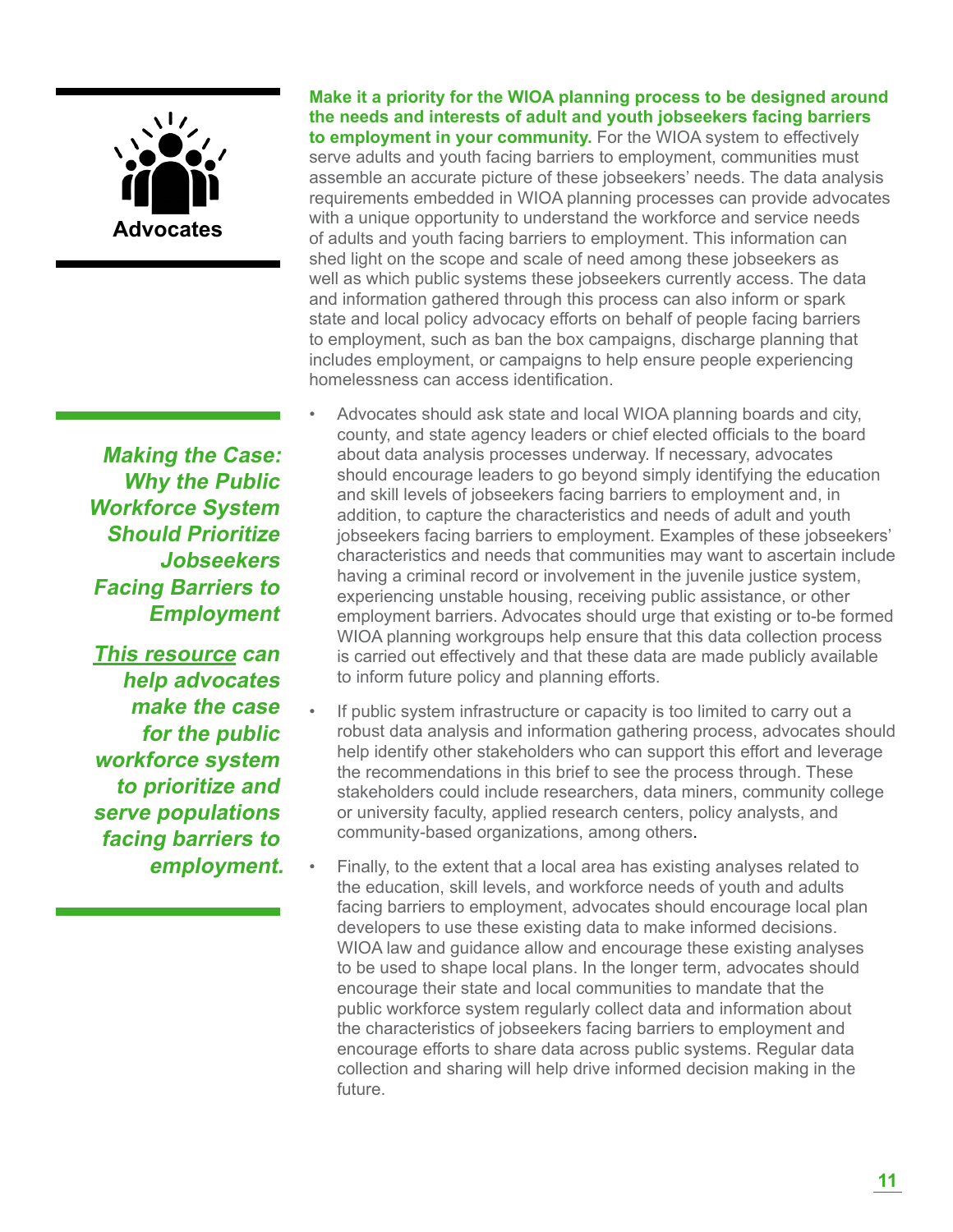

**Adults and youth facing barriers to employment are a critical source of authentic lived experience that should be incorporated into the process of making informed decisions about the workforce services and supports needed in communities.** 

#### **Ensure that authentic perspectives from adult and youth jobseekers facing barriers to employment and front-line workforce staff contribute**

**to the analysis.** Adults and youth facing barriers to employment are a critical source of authentic lived experience that should be incorporated into the process of making informed decisions about the workforce services and supports needed in communities. Moreover, front-line workforce staff can offer a wealth of information about the characteristics of jobseekers seeking workforce services as well as successes and challenges in serving these jobseekers. As a trusted partner in communities and among jobseekers facing barriers to employment, community-based service providers can help identify participants and staff to ensure that these voices are heard and can help shape the discussion.

- Community-based service providers should first inquire about what processes are in place by public workforce system leaders to obtain information from adults or youth facing barriers to employment and frontline staff. If there are no processes in place, community-based service providers should offer to partner with local public workforce system leaders and WIOA planners to gather this information by convening and hosting focus groups, interviews, or other informationgathering processes with youth and adults facing barriers to employment and front-line staff. In local areas where there are multiple communitybased service providers offering employment services to adult and youth jobseekers facing barriers, these organizations should partner to host and share their and their participants' experiences.
- Community-based service providers should view their involvement in state and local plan development as an ongoing education effort. WIOA local plans must be reviewed every two years, so community-based providers will have other opportunities to continue to educate the system on the employment needs of participants in local communities. Leaders of community-based organizations serving the employment and support service needs of adults or youth facing barriers to employment should build a relationship with WIOA local leaders and chief elected officials and seek out opportunities to educate them on an ongoing basis.

### *Participant Service Mapping*

*One way to gather front-line staff input is to implement a discovery process in which front-line workforce staff track their participants' entry, success, and setbacks in getting and keeping employment and report back to public workforce system plan developers.* 

*City-level task forces have used these service "maps" to help identify challenges to getting and keeping employment among populations of jobseekers facing barriers to employment and to help determine a menu of needed employment services and supports.*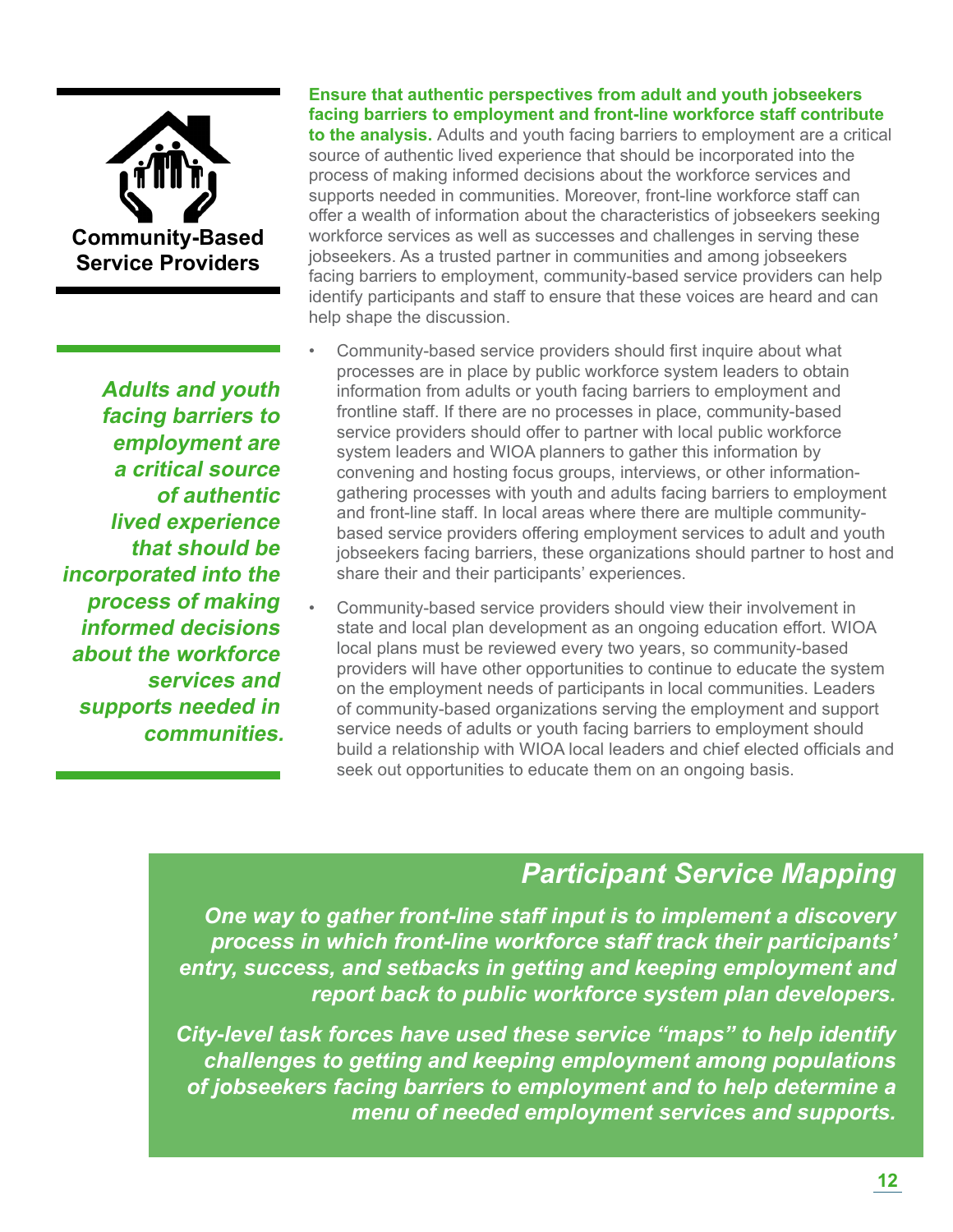

**Support data analysis efforts, allocate staff time, and convene leaders as necessary to ascertain information about the needs of jobseekers facing barriers to employment.** It is in the best interest of the public workforce system and multiple public system leaders—especially leaders from the public systems that are required partners of the WIOA system—to engage in a robust data analysis process that goes beyond simply gathering the employment and skill levels of individuals facing barriers to employment. Because available funds for WIOA services have not increased, the WIOA system can benefit from leveraging data about the characteristics and needs of jobseekers in order to inform how the system might prioritize adult and youth jobseekers with the most need for services, use resources efficiently, and partner with other systems.

- Public workforce and other system leaders—specifically state and local WIOA boards and chief elected officials, Governor's and Mayor's offices, and city and state agency leaders—should support the data analysis requirements within the WIOA plan development. These stakeholders should urge the system to unpack the characteristics of jobseekers facing barriers to employment through some of the processes discussed here and designate staff and internal capacity to solicit data and information from a wide variety of sources.
- These leaders should establish and/or leverage specific planning workgroups tasked with assembling an accurate picture of the needs of adult and youth jobseekers facing barriers to employment. Especially for state and local public systems that have decreased data and research capacity, public system leaders should seek out and partner with the stakeholders described in this section

**Support data-informed WIOA planning and decision making now and in the future.** Philanthropy is uniquely positioned to shepherd data and information-driven decision making to inform WIOA planning and ensure that the system and state and local planning efforts are accountable to the needs of adult and youth jobseekers facing barriers to employment now and in the future.

- Philanthropy can increase the capacity of public systems to carry out time-limited data and information analysis processes by directly funding projects that bring together data and research experts and public system leaders toward the goal of ensuring that WIOA's planning processes take into consideration the needs of adults and youth facing barriers to employment as described in this brief.
- Philanthropy can leverage its ability to bring public system leaders and other partners together, such as those described in this section, to ensure that the data analysis functions of the WIOA planning process reflect the considerations posed here.
- Long term, philanthropy can help seed and nurture interest in lasting public data system improvements by supporting advocacy efforts that spur data and information management sharing projects that aim to increase efficiency among public systems.

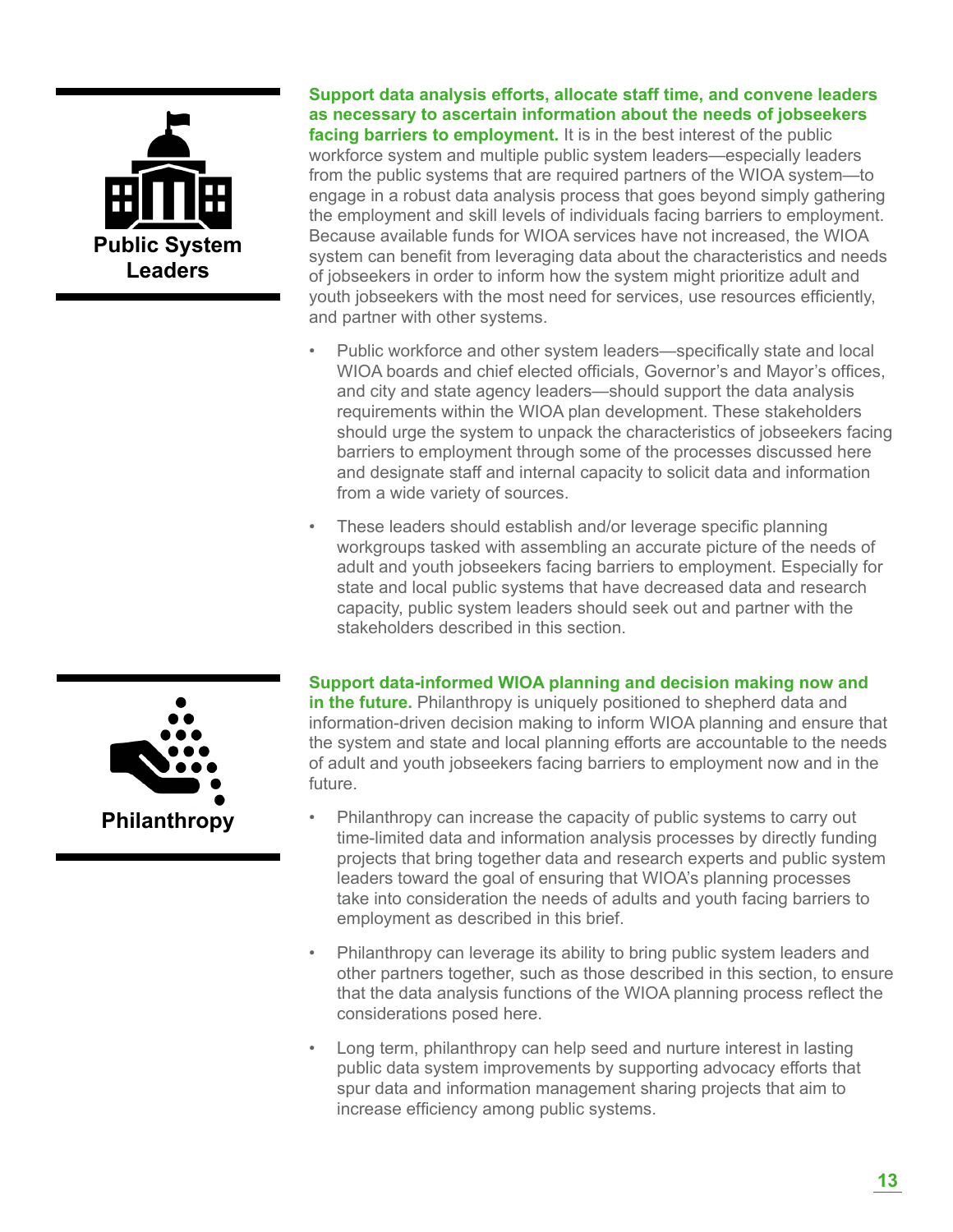

**Researchers can help identify and shape the most appropriate questions and considerations that public system leaders ought to be considering as it relates to understanding the needs of jobseekers facing barriers to employment in their communities.**  **Support the identification and analysis of data from multiple sources to make informed decisions.** Researchers, data miners, university faculty, or applied research centers can be a valuable resource to state and local public workforce system leaders and WIOA planners, particularly in geographies where public system capacity is limited.

- Researchers can help identify and shape the most appropriate questions and considerations that public system leaders ought to be considering as it relates to understanding the needs of adult and youth jobseekers facing barriers to employment in their communities. Along with other questions, it may be appropriate to gather information that identifies and maps the prevalence, employment history, potential employment barriers, education, skills, and interaction with other public systems of adults and youth facing barriers to employment.
	- Researchers can support the public workforce leaders in accessing and thoroughly reviewing their existing public workforce system intake and exit data to ascertain the characteristics of jobseekers currently being served by the public workforce system, the system's success in serving these jobseekers and/or what services are being accessed, and what more might be needed.
	- Researchers can support obtaining and analyzing data beyond what is available through the public workforce system, such as data from other public systems and public sources. Because people facing barriers to employment often engage with multiple public systems—and because many data indicators such as the prevalence of homelessness or a criminal record are self-reported by jobseekers and often times are not mandated to be collected—, assembling an accurate picture of the employment barriers and needs of jobseekers facing barriers to employment will likely require examining data from multiple sources. Data available through State departments administering human services, housing and homeless service systems, adult and juvenile corrections, veterans services, and child welfare services, among others, may be valuable. Moreover, leveraging data from other public sources can help identify trends that can shed light on potential barriers to employment faced by populations in specific geographic areas.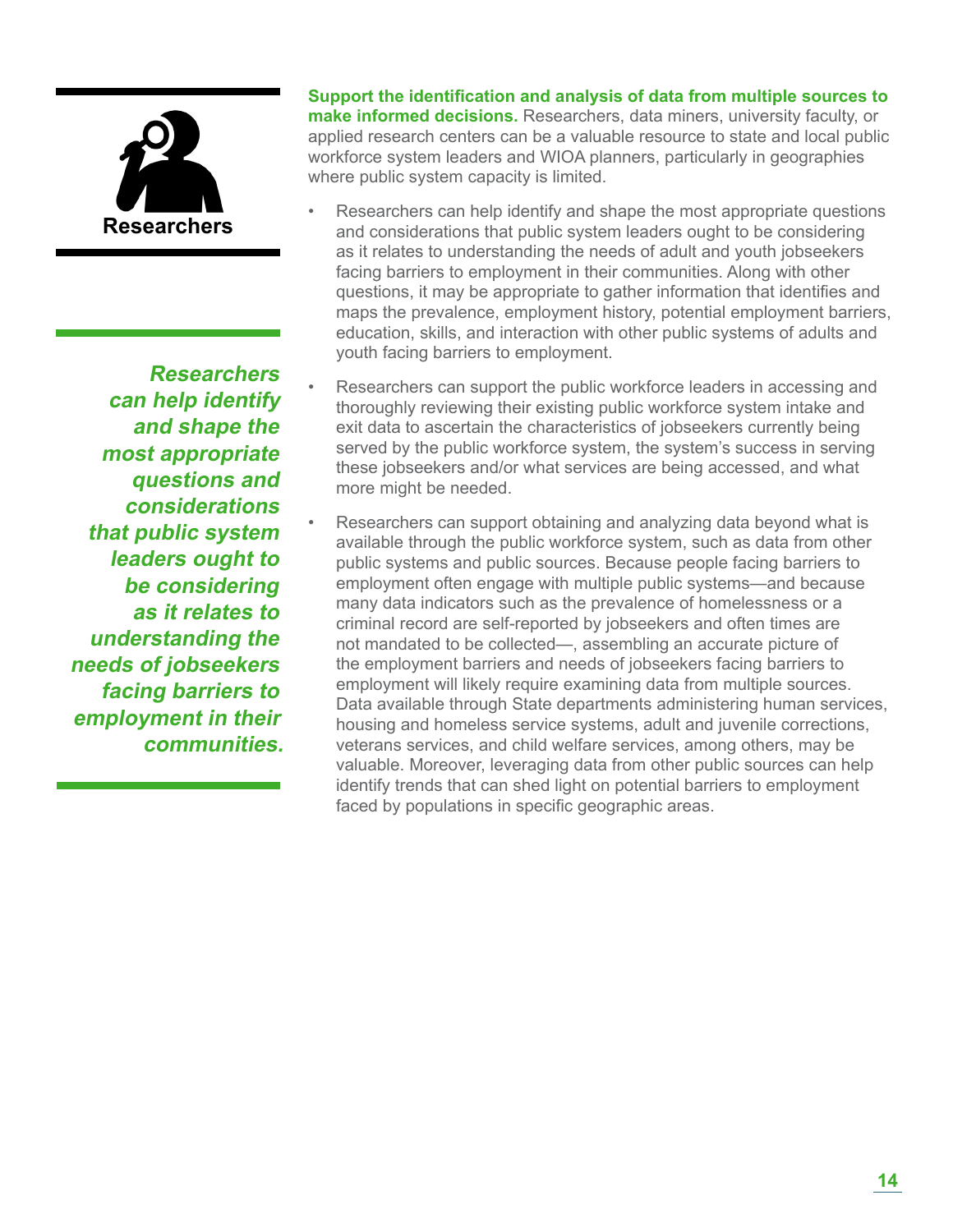## Goal 2: Align Resources and Strategies with the Needs of Adult and Youth Jobseekers Facing Barriers to Employment and Evidence-Based and Promising Solutions.

WIOA planning and implementation requirements can spur a community asset assessment process that examines available workforce services for jobseekers facing barriers to employment, the degree to which services reflect evidence-based and promising practices, and potential service gaps. This section offers stakeholders actionable recommendations for helping the public workforce system to assess and align workforce services for jobseekers facing barriers and to promote evidence-based employment practices.

> Multiple organizations and public agencies in communities may offer workforce services and supports for adult and youth jobseekers facing barriers to employment. How successful these jobseekers will be in finding, keeping, and advancing in employment depends in large part on the degree to which available workforce development services are well-resourced, meet their needs and interests, are geographically accessible, and align with best and promising practices.

For decision makers to identify the workforce services and supports they might offer, or develop, to meet the needs and interests of jobseekers facing barriers to employment, they must understand the needs of these jobseekers in the community, the degree to which providers currently meet those needs, and whether services reflect evidencebased and promising practices. With this information, decision makers can determine workforce service shortages or misalignment.

This type of assessment and alignment process is consistent with the functions of Workforce Innovation and Opportunity Act (WIOA) state boards and WIOA planning. For example, one of the roles of the WIOA state board is to support the Governor in developing and implementing career pathways in local areas by aligning the employment, training, education, and support services needed by adults and youth facing barriers to employment.<sup>16</sup>

## *Key Question:*

*Do my community's available workforce services and supports for adult and youth jobseekers facing barriers to employment meet their needs?*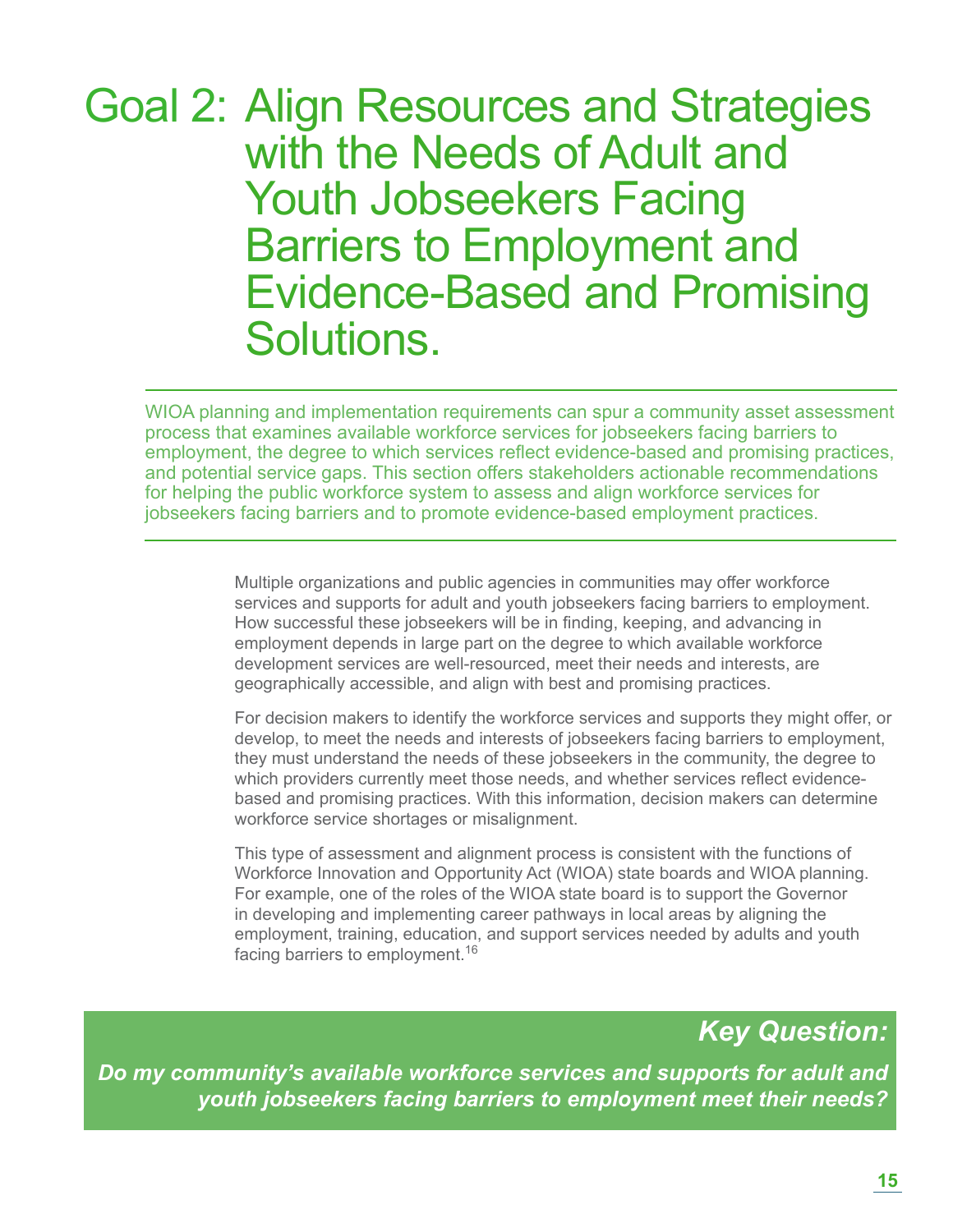**These side-by-side guides describe the functions of state and local [WIOA](http://nationalinitiatives.issuelab.org/resource/functions_of_state_and_local_workforce_innovation_and_opportunity_act_boards) [governance boards](http://nationalinitiatives.issuelab.org/resource/functions_of_state_and_local_workforce_innovation_and_opportunity_act_boards) & strategic and operational elements that every state and local [WIOA plan](http://nationalinitiatives.issuelab.org/resource/elements_of_state_and_local_workforce_innovation_and_opportunity_act_plans) must contain.**

In addition, to support informed decision making about communities' workforce services offerings, WIOA planning requires communities to engage in an assessment or "gap analysis" process. For example, to drive the strategy behind state and local WIOA plans and implementation, the public workforce system is required to assess current workforce development activities for their strengths and weaknesses as well as the state and local capacity to provide these activities.**<sup>17</sup>** WIOA state and local plans require a description of this analysis.

Within local WIOA plans specifically, local boards are required to describe how they plan to expand access to employment, training, education, and support services for individuals facing barriers to employment.**<sup>18</sup>** The local public workforce system is also responsible for identifying and promoting evidence-based strategies for meeting the needs of jobseekers facing barriers.**<sup>19</sup>**

Taken together, these requirements can spur a community asset assessment process that examines the available workforce services and supports for jobseekers facing barriers to employment; the state and local capacity to deliver these services; potential service gaps; and the degree to which these services reflect evidence-based and promising employment practices. This assessment process can also identify what more communities might offer to jobseekers facing barriers to employment.

Advocates, community-based service organizations, public system leaders, philanthropy and researchers can help support the public workforce system in this assessment and alignment process as well as support the identification and promotion of evidence-based employment practices.



#### **Urge that assessment and alignment processes are conducted in partnership with a variety of stakeholders and get involved in the**

**process.** To conduct a robust assessment process of available and needed workforce services in the community, it's necessary to roll out many feedback mechanisms that will reach a diversity of stakeholders. Advocates are uniquely positioned to support the roll out of such processes and ensure that a variety of stakeholders weigh in.

First, state and local advocates should inquire about potential workforce service assessment processes already being conducted by public workforce system leaders or WIOA planning committees. In many communities, advocates should direct this inquiry to workforce board leaders at the city or county level and/or staff that may be designated to support WIOA planning functions. Advocates should assess the degree to which these assessment projects are gathering input from various

### *Community Asset Mapping*

*[This resource](http://bit.ly/1W4cndK) offers questions that communities might use to assess workforce services and gaps in services for populations facing barriers to employment in their community.*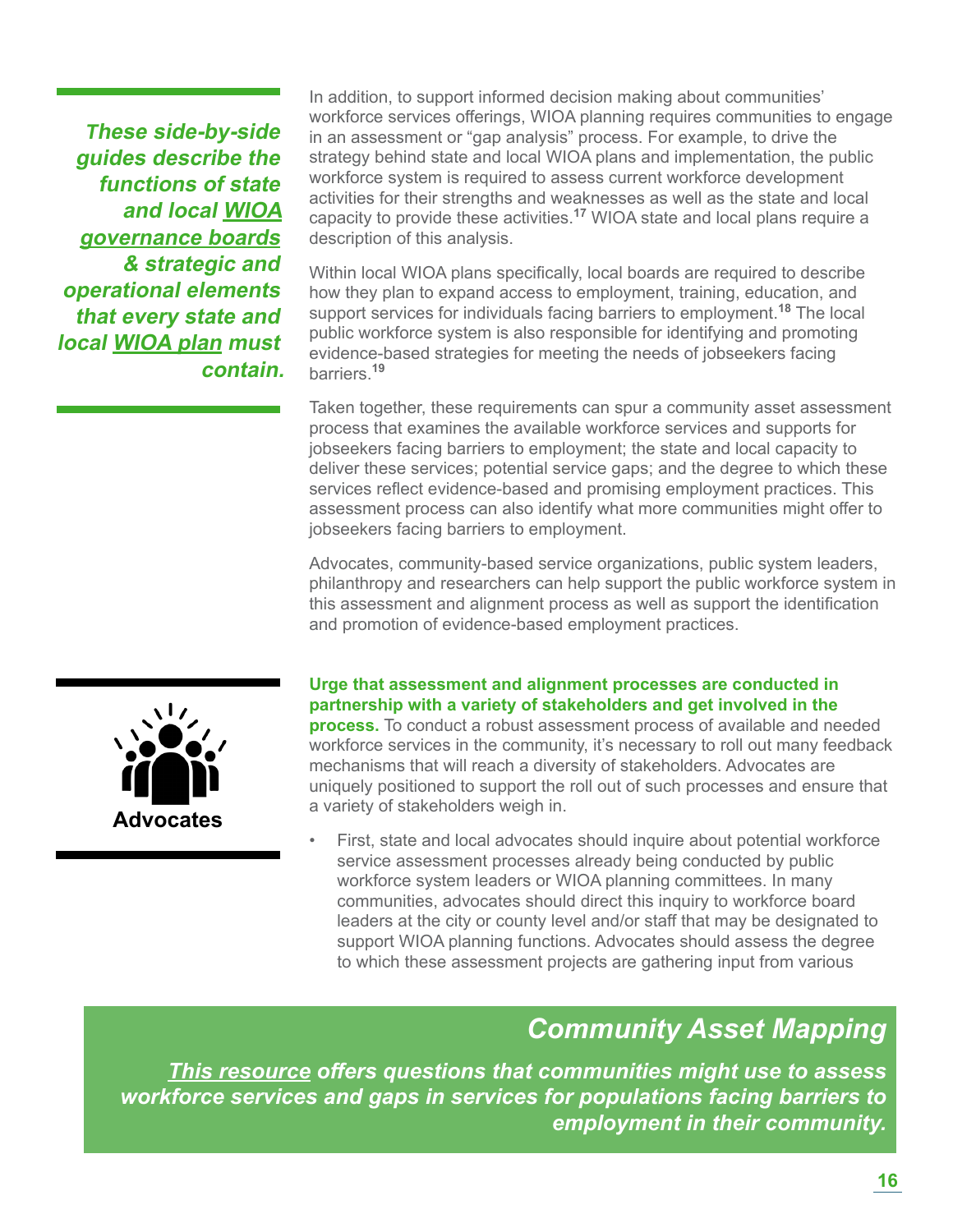**Advocates should urge WIOA planners and decision makers to gather and catalogue evidencebased and promising practices for serving jobseekers facing barriers to employment.** 

public systems that offer workforce services, community-based service providers, and adult and youth jobseekers themselves. When necessary, advocates should urge decision makers to partner with stakeholders to develop and roll out input and feedback processes.

- Advocates can also play a unique role in rolling out public feedback processes. Specifically, advocates should leverage existing coalitions, member organizations, and other community groups to promote and participate in public feedback processes, host public feedback meetings, and help develop and/or organize community-based organizations and participants to share their perspectives about the strengths and weaknesses of available workforce services and what more might be needed in communities.
- Finally, advocates should urge WIOA planners and decision makers to gather and catalogue evidence-based and promising practices and to look to other states for innovative initiatives. Advocates should urge the creation of a publicly-available menu of potential workforce services and best and promising practices for serving jobseekers facing barriers to employment that could be implemented by the public workforce system directly or through partnerships with other public systems and stakeholders.

**Community-Based Service Providers** 

**Be at the assessment and planning table, contribute, and help ensure that diverse stakeholders weigh in.** Because many community-based service providers implement workforce and other support services for adult and youth jobseekers facing barriers to employment, they have an important role to play in ensuring that workforce services available in communities align with the needs of jobseekers, service gaps, and promising solutions.

First, community-based service providers should approach public workforce system leaders—either at the city, county, or appropriate local workforce board level—and ask to be involved with planning efforts aimed at assessing available workforce resources for jobseekers facing barrier to employment in the community. This is especially important as it relates to identifying available workforce services offered, existing capacity, needs, and best and promising practices. Specifically, local workforce boards have the option of including representatives of

. *Local workforce boards have the option of including representatives of community-based organizations that have demonstrated experience and expertise in serving adults and youth facing barriers to employment on planning bodies, but the onus will likely be on community-based service organizations to approach local public workforce system leaders, ask to be part of leadership bodies, and share their experience.*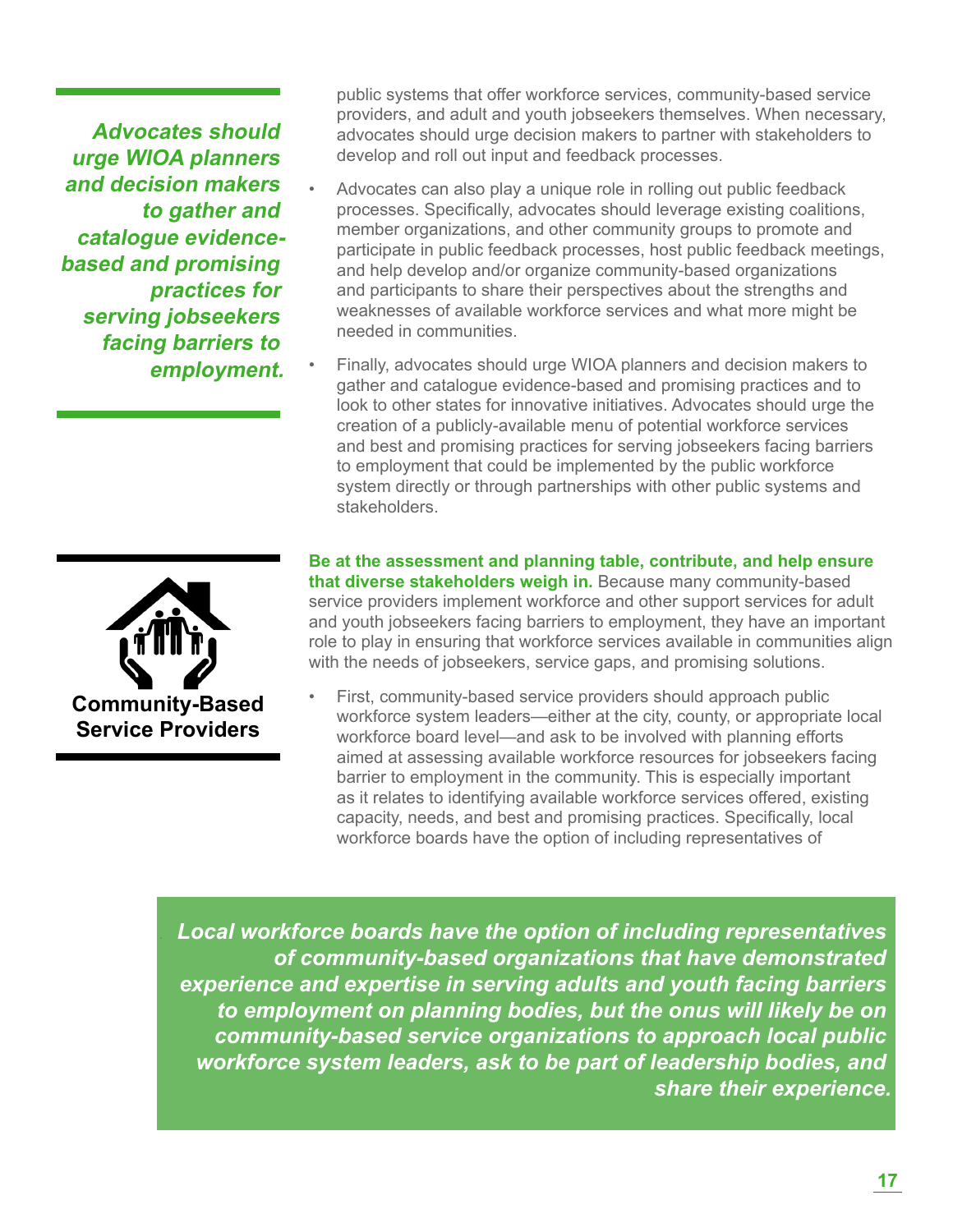**Community-based service providers can ensure that the perspectives of jobseekers facing barriers are part of the WIOA planning conversation by convening participants to share their experiences accessing workforce services and what they need to be successful in work.**



community-based organizations that have demonstrated experience and expertise in serving adults and youth facing barriers to employment on planning bodies, but the onus will likely be on community-based service organizations to approach local public workforce system leaders, ask to be part of leadership bodies, and share their experience.

- Community-based service providers should also engage local workforce boards and planning committees with the offer to coordinate with other local providers to gather and report on the degree to which available workforce services reflect jobseekers' needs and promising solutions as well as where there are service gaps. Community-based organizations can host meetings or public comment sessions in partnership with other community-based organizations, public workforce system, planning boards, advocates, and researchers to discuss workforce services available, target population groups, geography, needs, and capacity.
	- Finally, community-based service providers can ensure that the perspectives of jobseekers facing barriers to employment are part of the planning conversation by offering to convene feedback processes such as focus groups, public comment sessions, and site visits in which participants can share their experiences in accessing workforce services and supports and what they need to be successful in work. If communitybased service providers aspire to do this, they should take time to educate participants about the WIOA planning process and prepare participants to share their experiences.

**Leverage the WIOA planning process to gather a comprehensive view of workforce services, capacity, and need in the community in order to inform partnerships and planning.** Public leaders from a number of state and local agencies and administering programs should seize the opportunity to assess and align workforce services for adults and youth facing barriers to employment and get involved in the WIOA planning process. This is especially important for the state and local public systems and programs named as "required partners" in WIOA statute, including but not limited to:

- human services, corrections, and housing and homeless service agencies under state and local Temporary Assistance for Needy Families (TANF) programs;
- Second Chance Act programs, specifically the REO (formally REXO) program; and
- U.S. Department of Housing and Urban Development (HUD) employment and training activities, including the Community Development Block Grant (CDBG) program, Continuum of Care, Family Self-Sufficiency program, Jobs Plus program, and the Resident Opportunities and Self-Sufficiency program.20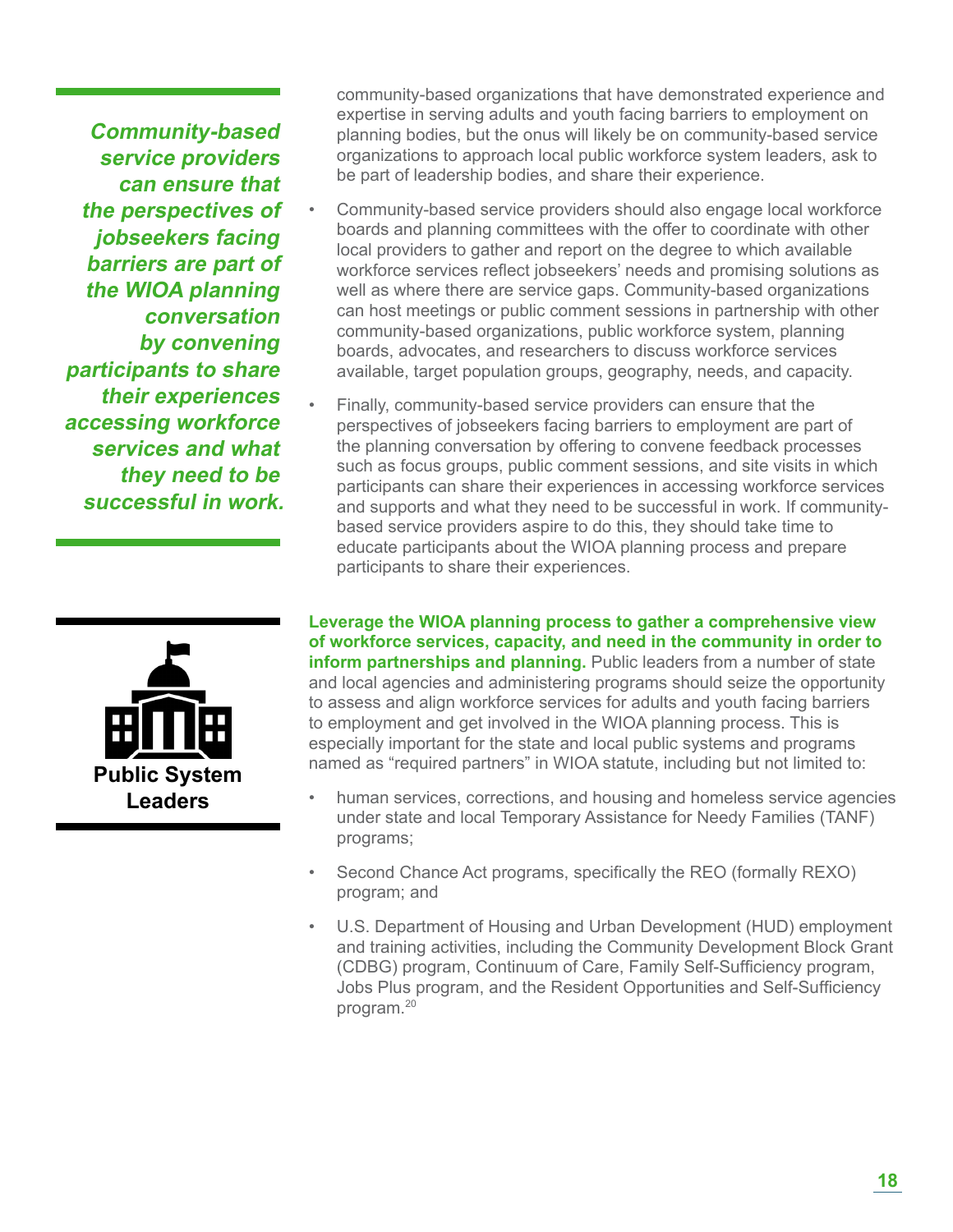### **Where's the Money?: Federal Employment and Training Funding Sources**

**[This resource](http://nationalinitiatives.issuelab.org/resource/wheres_the_money_federal_employment_and_training_funding_sources) includes a partial list of federal funding sources that can be leveraged to fund employment and training services and supports.** Under WIOA requirements, these and other required and/or optional partners will be responsible for providing access to the programs or activities under their jurisdiction through the one-stop delivery system. They will also be responsible for working collaboratively with the state and local WIOA boards to establish and maintain the one-stop delivery system, which includes funding the one-stop system's infrastructure and participation in the system's operation.i MOU agreements between the WIOA system and other public systems in local communities will detail the specifics of these partnerships, but public system leaders should get involved early to ensure that the planning process is mutually beneficial for all public agency entities and jobseekers facing barriers to employment.

- First, public system and state and local leaders and planners should inquire with city and state WIOA governance board leaders—including the chief elected official, Mayor, and Governor's office—about how the WIOA planning process may be rolled out within the state and local context. Public system leaders should also inquire about the specific partners engaged to ensure that the perspectives and workforce services of the public systems and programs under their jurisdiction are taken into account. If public systems and partners are not currently at the WIOA planning table, now is the time to inquire about representation.
- Public system leaders should approach such an assessment or "gap analysis" process knowing the workforce and support services and programs offered under their jurisdiction, what services are offered where, eligible populations for services and populations currently served, the potential unmet needs of participants served, and how WIOA services could enhance current service offerings.



**Support alignment in workforce strategies and supports and spur adoption of evidence-based and promising practices.** Philanthropy can help shepherd efforts to assess and align available workforce services by leveraging their influence as a convener and funding discrete "gap analysis" or community asset assessment projects.

• Philanthropy can work to convene stakeholders—including state and local leaders from public systems that may offer employment and support services, WIOA leaders, and other community-based service partners—to assess and map available services and supports through the processes described in this brief or other processes communities identify. Philanthropy can also play an important role in funding discrete system

<sup>i</sup>In addition to the core programs, required partners include the Senior Community Service Employment Program; job counseling, training, and placement services for veterans authorized under chapter 41 of title 38; career and technical postsecondary education programs authorized under the Carl D. Perkins Career and Technical Education Act of 2006; Trade Adjustment Assistance Programs; employment and training activities carried out under the Community Services Block Grant; U.S. Department of Housing and Urban Development (HUD) employment and training programs; Unemployment Compensation programs; programs authorized under the Second Chance Act of 2007, Section 212 (reintegration of ex-offenders); and programs authorized under the Social Security Act Title IV, Part A (TANF), unless the Governor determines that TANF is not a required partner. Optional partners may include, with the approval of the local board and chief elected officials, the U.S. Social Security Administration (SSA) employment and training program (i.e. Ticket to Work programs); Supplemental Nutrition and Assistance Program (SNAP) employment and training programs; the Vocational Rehabilitation Client Assistance Program; National and Community Service Act Programs; and other employment, education or training programs such as those operated by libraries or in the private sector.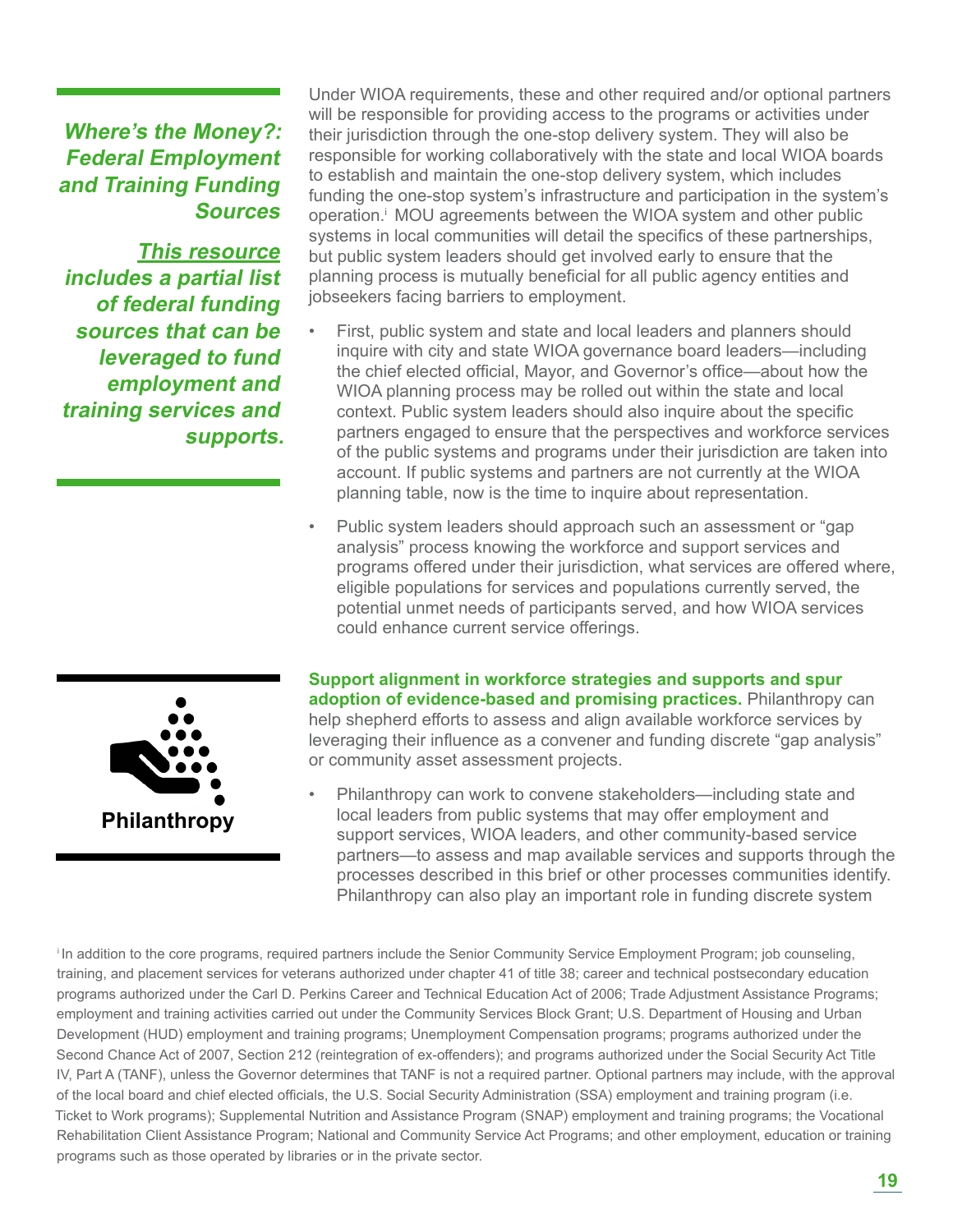**Philanthropy can catalyze greater adoption of identified evidence-based and promising practices by funding pilot projects that bring public systems together to implement innovative workforce approaches for populations facing chronic unemployment.** 



analysis projects in which many feedback mechanisms are implemented in partnership with the public workforce system and stakeholders discussed here.

• To spur the identification and adoption of evidence-based and promising practices for serving jobseekers facing barriers to employment, philanthropy can host information-gathering and feedback events to solicit input from a variety of stakeholders. Philanthropy can also bring local, state, and national experts together to educate stakeholders on evidencebased and promising employment solutions and initiatives for meeting these jobseekers' employment needs. Finally, philanthropy can catalyze greater adoption of identified evidence-based and promising practices by funding pilot projects that bring public systems together to implement innovative workforce approaches for populations facing chronic unemployment, track implementation, and share lessons learned.

• Finally, to the degree to which service gaps are identified in the community, philanthropy can play an important role in promoting innovation in workforce development strategies, responding to emerging workforce services trends, and helping to fund and demonstrate what works in order to spread evidence-based practice.

**Help develop quality feedback mechanisms, analyze data, and ensure that evidence-based and promising solutions are identified.**  Researchers are uniquely positioned to work with public workforce system leaders and WIOA planners to assess the community's available workforce services and needs.

- Researchers, data miners, university faculty, and applied research centers can help develop and execute public feedback mechanisms to identify, catalogue, and map workforce activities and supports available in the community, paying special attention to what services are offered, how many people are served, partner capacity, and missing or needed services, among other factors.
- In particular, researchers can help design electronic surveys and focus group questions, lead focus groups, design, develop and conduct stakeholder interviews, and leverage crowdsourcing techniques to ascertain this information. As discussed in this section, advocates and community-based service providers can support and amplify these efforts. Researchers can also support robust analysis of gathered information and develop reports to help drive public system decision making.
- Finally, researchers can help identify and distill evidence-based and promising employment solutions and innovative initiatives for meeting the employment needs of jobseekers facing barriers by conducting literature reviews, scanning state and local workforce programs, and engaging with experts.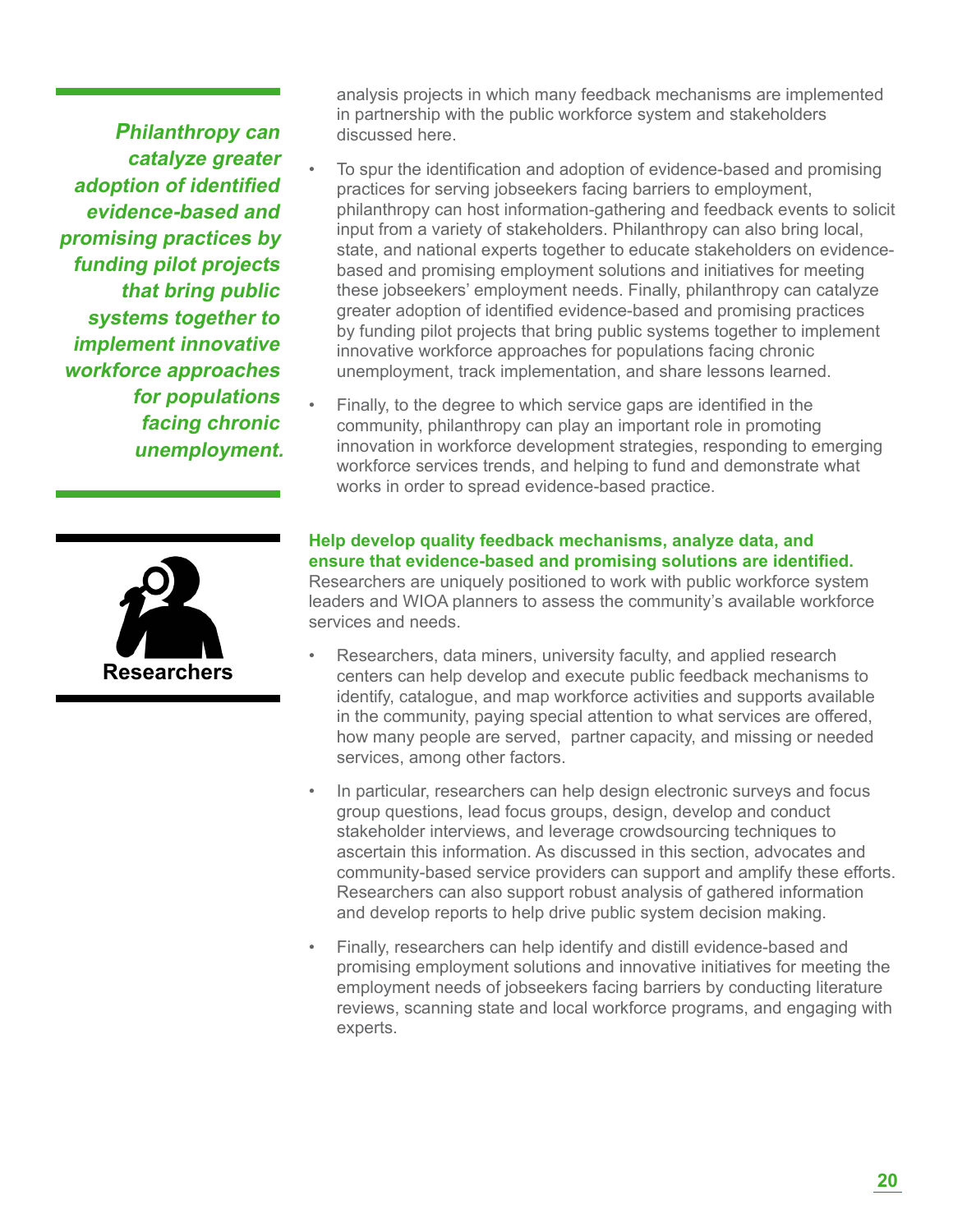## Goal 3: Plan and Partner Effectively to Maximize Resources & Leverage Strengths.

To meet the needs of jobseekers facing barriers to employment, the public workforce system and the agencies and systems that make up the nation's workforce and support services must leverage their resources intentionally. WIOA offers states the flexibility to develop Combined State Plans to guide their public workforce system in coordination with other public systems and partners. This section offers stakeholders actionable recommendations for helping to support WIOA combined state planning efforts and to ensure that planning processes lead to employment success for jobseekers facing barriers.

> To meet the employment and service needs of the diverse range of jobseekers facing barriers to employment, the public workforce system and the many agencies and systems that comprise the nation's workforce and support services must leverage their strengths and resources in intentional ways.

The Workforce Innovation and Opportunity Act (WIOA) statute offers states the flexibility to develop Combined State Plans to guide their public workforce system in coordination with a number of public systems and partners. Effective joint planning processes among public systems can go a long way toward:

- ensuring the identification, offering, and implementing of a robust menu of employment and support services for adult and youth jobseekers facing barriers to employment;
- identifying and implementing effective referral processes between the public workforce and other public system partners;
- identifying new or expanded workforce and support service resources;
- using existing resources wisely and most effectively; and
- seeding innovative system coordination approaches to increase the likelihood that adult and youth jobseekers facing barriers to employment can access and receive appropriate workforce services.

### *Key Question:*

*In what ways can combined state planning efforts benefit adults and youth facing chronic unemployment in my state?*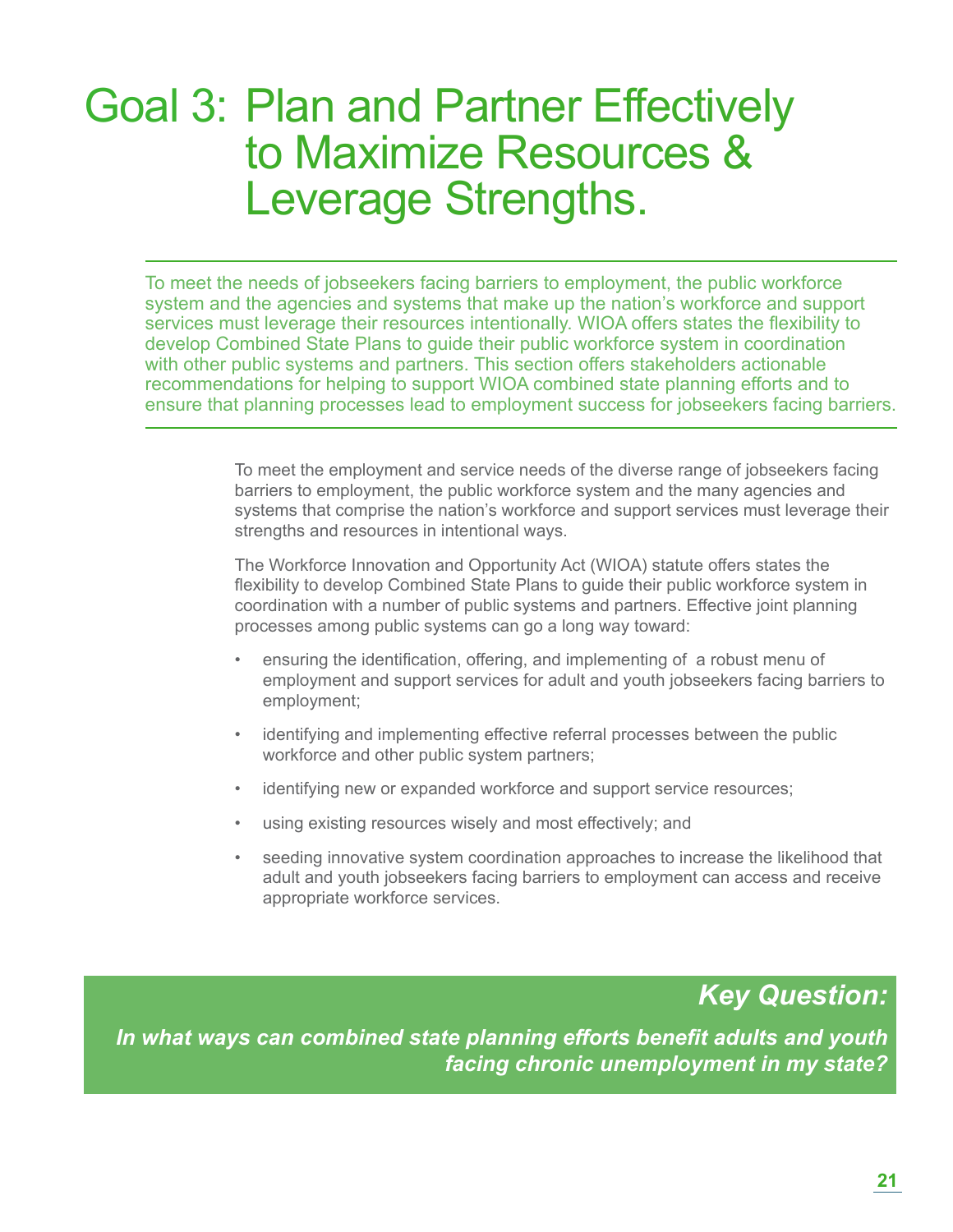**Developing a Combined State Plan is a unique opportunity to ensure that the public workforce system under WIOA accounts for and addresses the employment interests and needs of jobseekers facing barriers to employment.**  At minimum, states must develop joint plans with WIOA core programs through the state's unified planning process.<sup>ii</sup> States may choose to develop Combined State Plans, which offers a unique opportunity to ensure that the public workforce system under WIOA accounts for and addresses the employment interests and needs of jobseekers facing barriers. Combined State Plans should include the WIOA core programs and one or more other public systems including:

- the state Temporary Assistance for Needy Families (TANF) program;
- Supplemental Nutrition Assistance Program Employment & Training (SNAP E&T);
- U.S. Department of Housing and Urban Development (HUD) employment and training activities, including the Community Development Block Grant (CDBG) program, Continuum of Care, Family Self-Sufficiency program, Jobs Plus program, and the Resident Opportunities and Self-Sufficiency program;<sup>21</sup>
- Community Services Block Grant employment and training activities; and/ or
- Second Chance Act reentry programs, including the REO (formerly REXO) program, among others.

Advocates, community-based service organizations, public system leaders, philanthropy, and researchers can all play a role in supporting WIOA planning efforts—and especially combined state planning efforts—and making sure that WIOA planning processes lead to greater access to and success in employment for adult and youth jobseekers facing barriers.

### **Seeding Innovative System Coordination Approaches Through Effective Joint Planning Processes:**

*Examples of innovative system coordination approaches to increase the likelihood that jobseekers facing barriers to employment can access and receive workforce services may include coordinated access and assessment processes, colocation of services, and the use of employment navigators, among other strategies.*

ii WIOA includes six core programs: Adult, Dislocated Worker, and Youth formula grants under Title I; adult education state grants under Title II; Wagner-Peyser Employment Services under Title III; and vocational rehabilitation state grants under Title IV.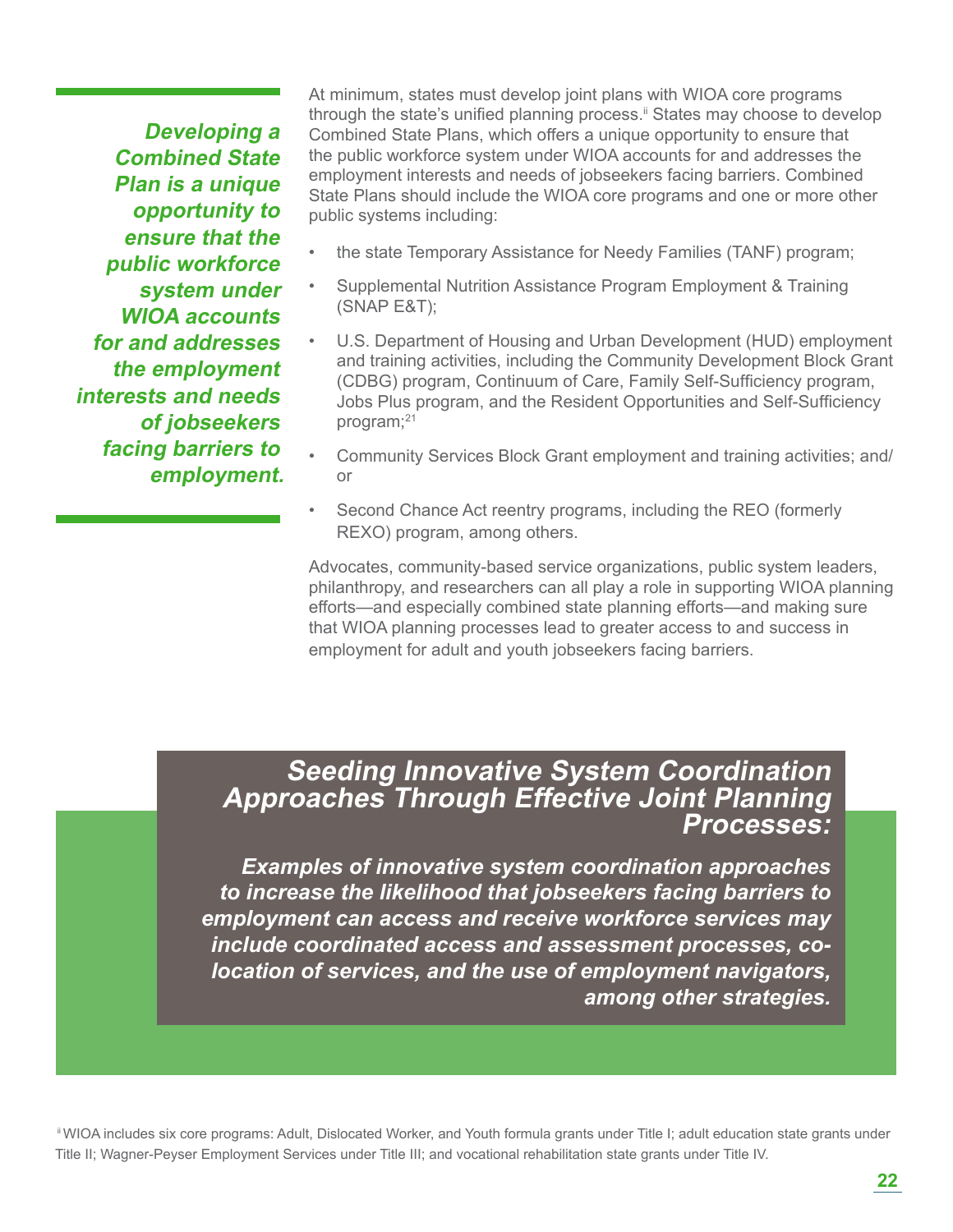

#### **Make it a priority that your state engage in combined state WIOA**

**planning.** On its own, the WIOA system cannot accomplish the goal of increasing access to employment, education, training, and support services for adult and youth jobseekers facing barriers to employment. Advocates should make it a priority that their state engage in WIOA combined state planning efforts. Advocates should also encourage state agency leaders and WIOA planners to engage a range of stakeholders—including relevant state agency leaders, community-based service organizations, adult and youth jobseekers, among others—in the processes for developing the Combined State Plan.

It is in the best interest of public systems that are named as required WIOA partners to be involved in combined state planning processes. Advocates should be strategic about encouraging combined state planning with one or more of these required partners and other state agencies and programs by leveraging relationships with agency leaders, urging participation, and educating relevant public system leaders about the opportunities embedded in combined state planning efforts and required partners' responsibilities. In particular, advocates should consider the specific populations of jobseekers who have been identified through the data analysis processes outlined in this brief, and which public systems these jobseekers likely access, and urge leaders in those public agencies to get involved in order to increase access to supports and workforce services for these jobseekers.

### *Combined State Planning Could Help Expand Best and Promising Workforce Strategies*

*The WIOA and TANF systems allow for [transitional jobs](http://nationalinitiatives.issuelab.org/resource/transitional_jobs_under_wioa_better_serving_chronically_unemployed_jobseekers) and subsidized employment to be implemented with available funds.* 

*Evaluation evidence shows that these programs have a positive social and economic [impact.](http://nationalinitiatives.issuelab.org/resource/social_and_economic_impact_transitional_jobs_and_subsidized_employment_programs_1) These programs can significantly raise individual and family earnings, create pathways to jobs, benefit employers on a number of measures, and have positive economic ripple effects in communities. Research findings have also demonstrated that these programs can contribute to lowering recidivism, reducing public benefits receipt, and improving children's lives. Finally, research shows that the financial benefits of these programs far outweigh the costs.*

*The TANF system has recent experience implementing and scaling these interventions for the benefit of many low-income populations, including youth and adults. Combined state planning between the WIOA and TANF systems could help maximize the use of resources and expertise to implement this workforce strategy.*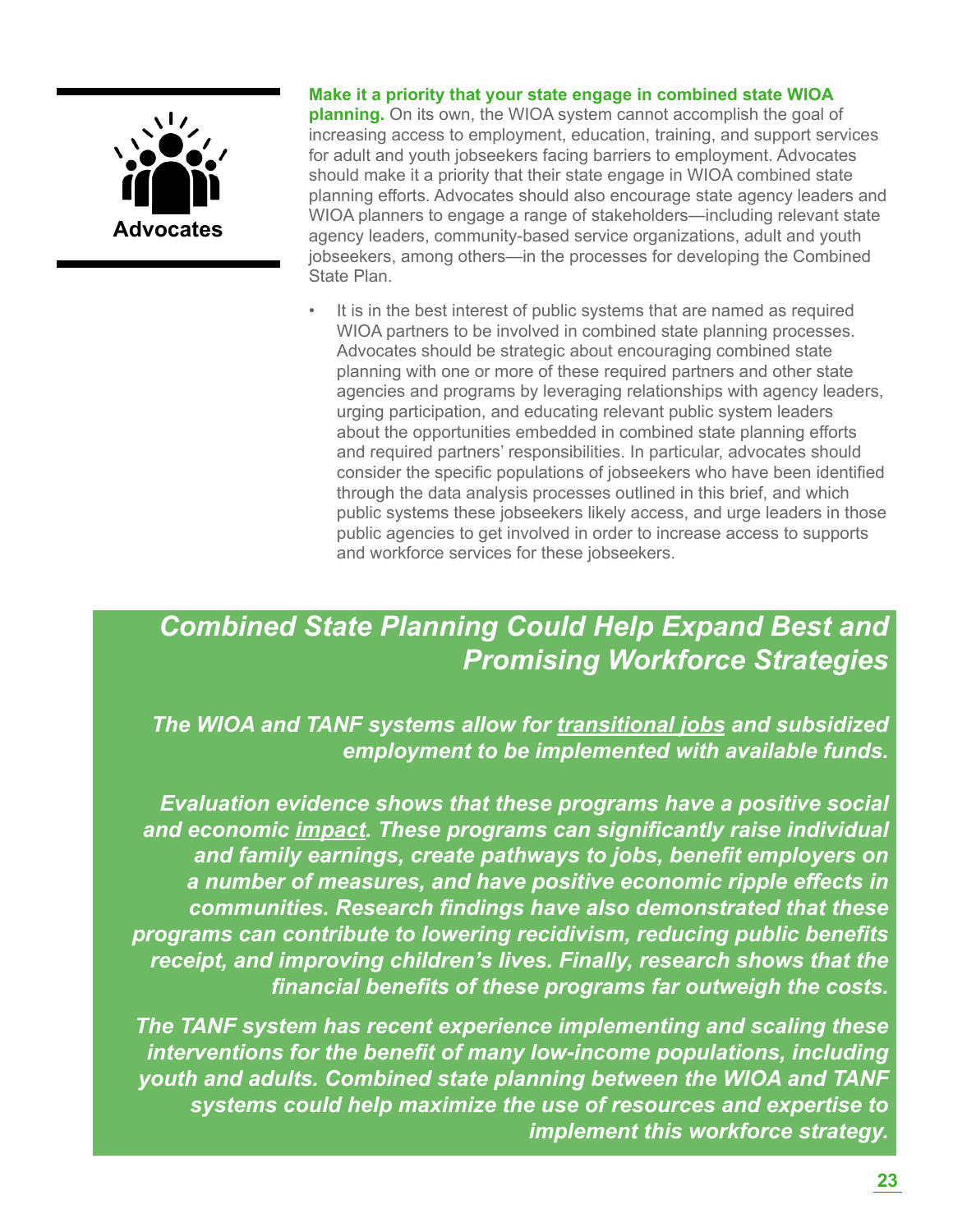**Advocates should find out about how the WIOA planning process will be structured, the timeline, and who will be responsible for shepherding the process and documenting the plan.**



- Advocates should inquire with state WIOA planning leaders—including heads of state agencies, state workforce board designees, and the Governor's office—about how the planning process will be structured, the timeline, and who will be responsible for shepherding the process and documenting the plan. If the stakeholders discussed in this brief are not involved, advocates should consider urging their involvement to ensure that the planning process takes the ideas discussed here into consideration.
- Advocates should inquire about the timing and frequency of public comment opportunities with state WIOA planning groups as state plans develop. WIOA statute and guidance from the U.S Department of Labor has urged that WIOA planning processes be transparent and offer multiple opportunities for stakeholders to weigh in.<sup>22</sup> In preparation for public comment opportunities, advocates should educate stakeholders in their network about the planning process, activate partners to weigh in directly, and/or host sessions to gather feedback from stakeholders and deliver it directly to WIOA planning groups or those responsible for the state planning process.

**Get educated about the WIOA combined planning process and contribute your perspective.** To be successful, combined state planning processes need to include the perspectives of organizations with experience serving the employment needs and interests of adults and youth facing barriers to employment.

- Community-based service providers should engage WIOA planning leaders at the state and local level and seek to be included in state planning processes to ensure that WIOA plans reflect their and their participants' perspectives. Community-based service providers should be equipped to communicate the employment and support services they are offering, characteristics of participants served, capacity and unmet needs of their participants, and "what's missing" or needed within their menu of employment services and supports available for jobseekers facing barriers to employment. Community-based service providers may want to partner with advocates to learn more about what the WIOA planning process will look like in their community and how to weigh in. In many cases, collaboration and pre-planning efforts among community-based organizations and advocates at the local level can help identify and amplify common messages or community needs.
- Community-based service providers should also be ready to engage their participants in the planning process and bring participants to the table to communicate directly with WIOA planners. This means that communitybased providers should educate themselves and their participant about the process of providing feedback to the WIOA planning process and help educate and prepare participants about the kinds of information that might be useful to WIOA planning efforts.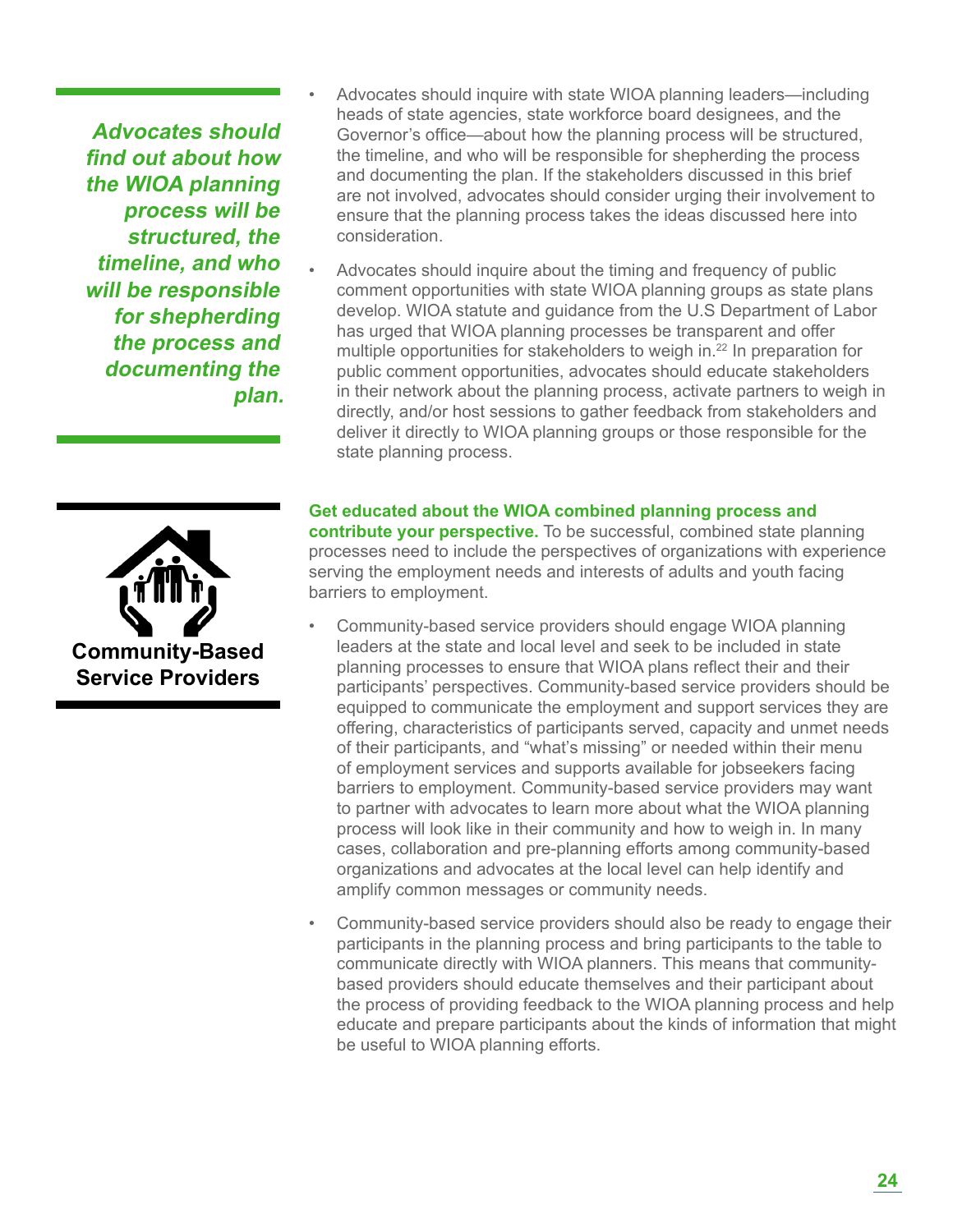

**Prioritize combined state planning efforts.** It is in the best interest of leaders of public systems with jurisdiction over state and local programs serving jobseekers facing barriers to employment to leverage these systems' strengths and to engage in WIOA combined state planning efforts. Doing so will help these public systems achieve their complementary goals of increasing employment and economic opportunity for jobseekers facing barriers.

- Combined state planning efforts may require significant state capacity at a time when many states have limited budgets and decreased staff capacity in policy, planning, and research and evaluation services. Because of this, state public workforce leaders and other public agency leaders should draw on the expertise of the stakeholders highlighted throughout this brief to support the development and implementation of combined state planning processes, document information, and drive decisions with the goal of supporting effective planning and partnering with other systems for the benefit of serving jobseekers facing barriers.
- State public system leaders should create or leverage existing interagency working groups, task forces, or workgroups at the state level to develop WIOA Combined State Plans. In addition to representation by the WIOA required public systems, agencies, programs, and elected officials, these interagency working groups should be comprised of leaders from community-based service organizations, front line workforce staff, and local- and state-level data and policy analysts.
- Consistent with the state WIOA board function to identify barriers and how to remove those barriers to better coordinate, align, and avoid duplication among workforce system programs, developing a WIOA Combined State Plan should include an assessment of the menu of employment and support services available through each public system represented.<sup>23</sup> Specifically, this assessment should identify what employment services each system offers, population targets, geography of services, eligibility, and capacity. Many of these [Community Asset Mapping questions](http://bit.ly/1W4cndK) can help guide this assessment process. In addition, to support appropriate

### *Combined State Planning Could Help Identify Additional Funds for Workforce Services*

*Many states are seeking to build and partner to implement [SNAP E&T programs](http://nationalinitiatives.issuelab.org/resource/fostering_success_for_people_facing_barriers_to_employment_through_snap_employment_and_trainingpromising_employment_program_models_practices_and_principles_for_snap_et_participants_facing_barriers_to_employment) that meet the employment needs of individuals facing significant barriers to employment.* 

*Combined state planning between WIOA and SNAP E&T agencies can lead to the development of a continuum of employment programs and support services for these individuals and may help identify additional workforce and support service resources available at the federal level to support the expansion of services.*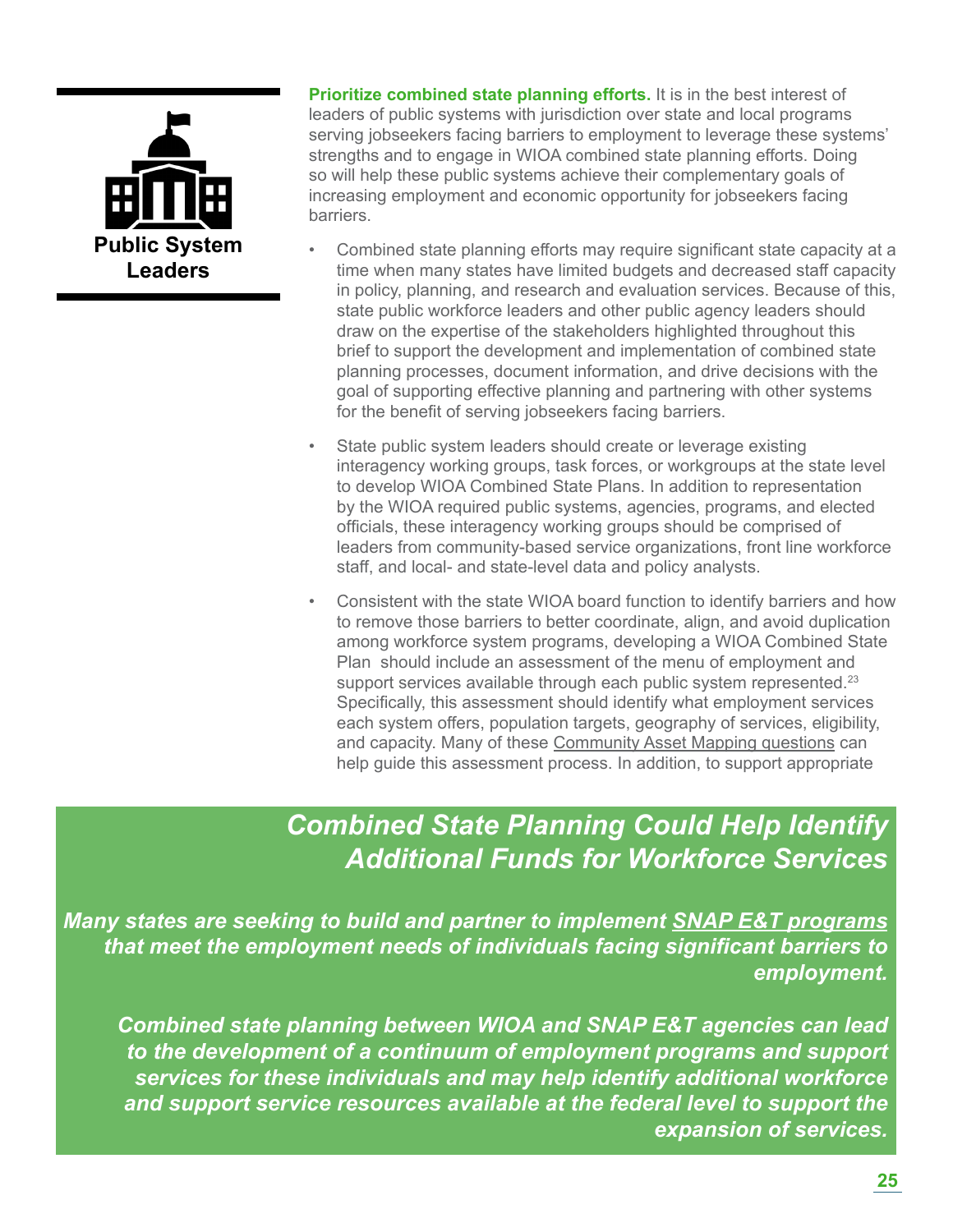**Combined state planning efforts should include identifying federal and state workforce resources not currently maximized.**  referrals and maximize the use of resources across systems, public system leaders should assess and document each system's particular strengths and funding rules and/or flexibility as they relate to offering and delivering workforce services, training, education, and support services.

• Finally, all too often states are not maximizing available federal and state workforce resources for the benefit of adults and youth facing barriers to employment. Combined state planning efforts should include identifying and documenting any potential federal/state match or reimbursement opportunities that are not currently being maximized in order to bolster available workforce services and supports for jobseekers facing barriers. Furthermore, given that many federal and state funding resources have broad discretion with regard to what workforce services and supports may be offered, states should examine how funds are currently being used and the degree to which available workforce and support services align with the needs of adult and youth jobseekers facing barriers to employment based on this brief's data analysis suggestions.



 **WIOA combined planning processes may surface misconceptions about the characteristics of jobseekers facing barriers. Philanthropy can convene crosstraining efforts among stakeholders with the goal of increasing expertise to address these jobseekers' needs.** 

**Support combined state planning efforts and capacity building efforts across public systems over time.** Public systems have a great deal to learn from and contribute to each other about expanding access to employment and economic opportunity for adults and youth facing barriers to employment. Philanthropy can play a unique role in supporting partnerships and capacity building among public systems.

- Philanthropy can convene and host workgroups among public system leaders and the stakeholders mentioned in this brief in order to support robust combined state planning processes. Moreover, given state resource limitations, philanthropy can support combined state planning processes by funding projects that aim to facilitate public system resource mapping focus groups with the stakeholders mentioned here.
- Planning processes and efforts to align multiple systems often surface misconceptions or misinformation. In particular, WIOA combined planning processes may surface misconceptions about the characteristics of adult and youth jobseekers facing barriers to employment, available and allowable resources and programs within public systems, culture and orientation differences, or other myths. To address this, philanthropy can play an important role in funding and convening cross-training efforts among public system leaders and staff with the goal of increasing expertise to address the employment, education, training, and support services needs of adult and youth jobseekers facing barriers to employment. Such efforts are consistent with the functions of WIOA state boards to assist the Governor in the development of strategies to support staff training and awareness across programs supported under the workforce development system and will go a long way toward improving services for adults and youth facing barriers to employment.<sup>24</sup>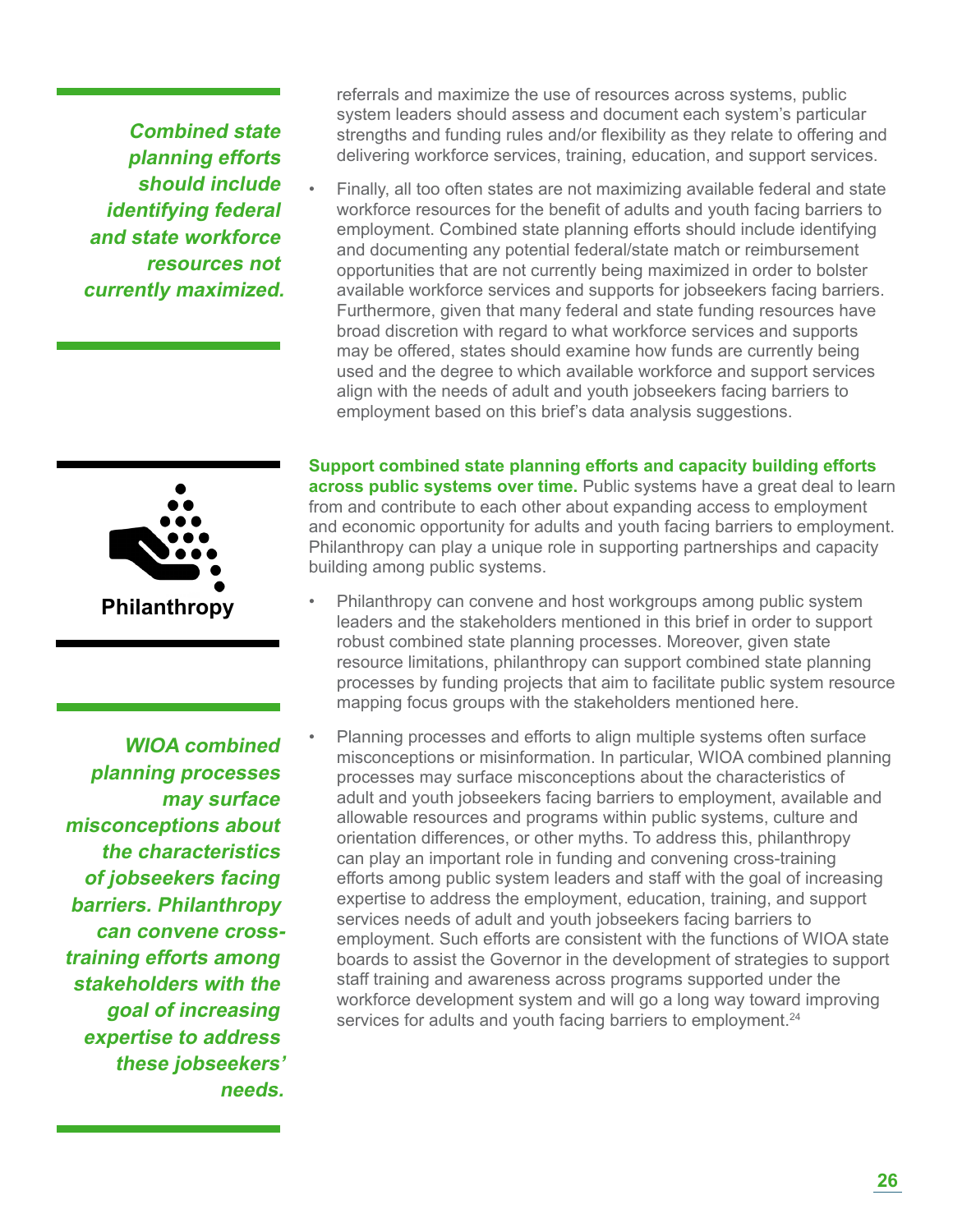

**Help design, facilitate, and document planning processes.** Researchers and applied research centers that have experience designing, leading, and documenting public system planning processes can be especially useful in supporting WIOA combined state planning processes.

- Researchers should engage state WIOA public leaders and planners to help design public system and funding stream resource assessment and mapping processes and to facilitate these processes among public system partners. Researchers can support public workforce system planners in documenting and distilling these processes so that the public workforce system can make informed decisions about how to leverage other public systems.
- Researchers can play an important role in helping states avoid reinventing the wheel as it relates to public system joint planning and collaboration. Notably, researchers and advocates can help identify state and/or local examples from across the country in which public system partners have collaborated for the benefit of adult and youth jobseekers facing barriers to employment and draw from these examples to lift up lessons learned, challenges, and promising system coordination approaches.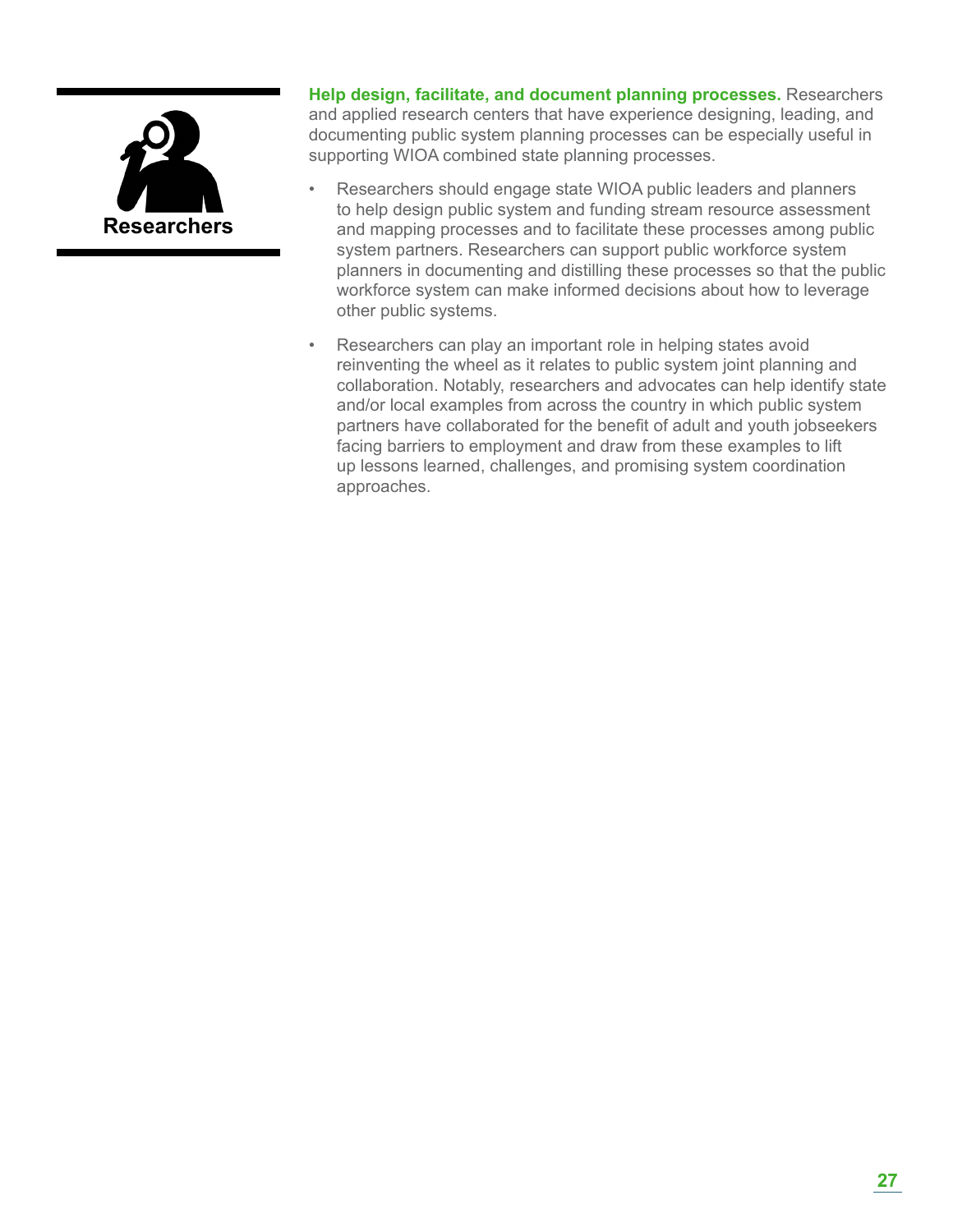## Goal 4: Create Accountability Mechanisms, Evaluate Efforts, and Periodically Revisit Goals for Serving the Employment Needs of Adults and Youth Facing Barriers.

While WIOA instructs the public workforce system to prioritize serving low-income adults and youth, the system will need to make deliberate decisions about resource allocation and prioritization of jobseekers facing barriers to employment. It is important that the public workforce system articulates a vision for serving these jobseekers, creates accountability mechanisms, and evaluates its efforts periodically. This section offers stakeholders actionable recommendations for helping states and communities prioritize and be accountable for serving jobseekers facing barriers to employment.

> While the Workforce Innovation and Opportunity Act (WIOA) statute and guidance instructs the public workforce system to place a priority on serving low-income adults and youth, state and local public workforce systems will need to make deliberate decisions about resource allocation and prioritization of adults and youth facing barriers to employment. Efforts by states and local communities to increase employment and economic opportunity for these jobseekers may be new, expanded, or renewed undertakings. For this reason, it is important that the system articulates a vision for serving these populations, creates accountability mechanisms, and evaluates its efforts periodically.

> The state and local WIOA planning process creates opportunities for the public workforce system to engage in these key steps. First, state and local WIOA plans are required to include the community and state's strategic vision and goals for preparing a dedicated and skilled workforce, including for people facing barriers to employment.<sup>25</sup> State WIOA boards are also required to articulate how they will implement the priority of service provisions. Finally, local WIOA boards are required to review the local WIOA plan every two years—a natural point-in-time opportunity to evaluate efforts to increase access to employment, education, training, and support services for adults and youth facing barriers to employment.26

### *Key Question:*

 *How can my community and state intentionally prioritize adults and youth facing barriers to employment and maintain our focus over time?*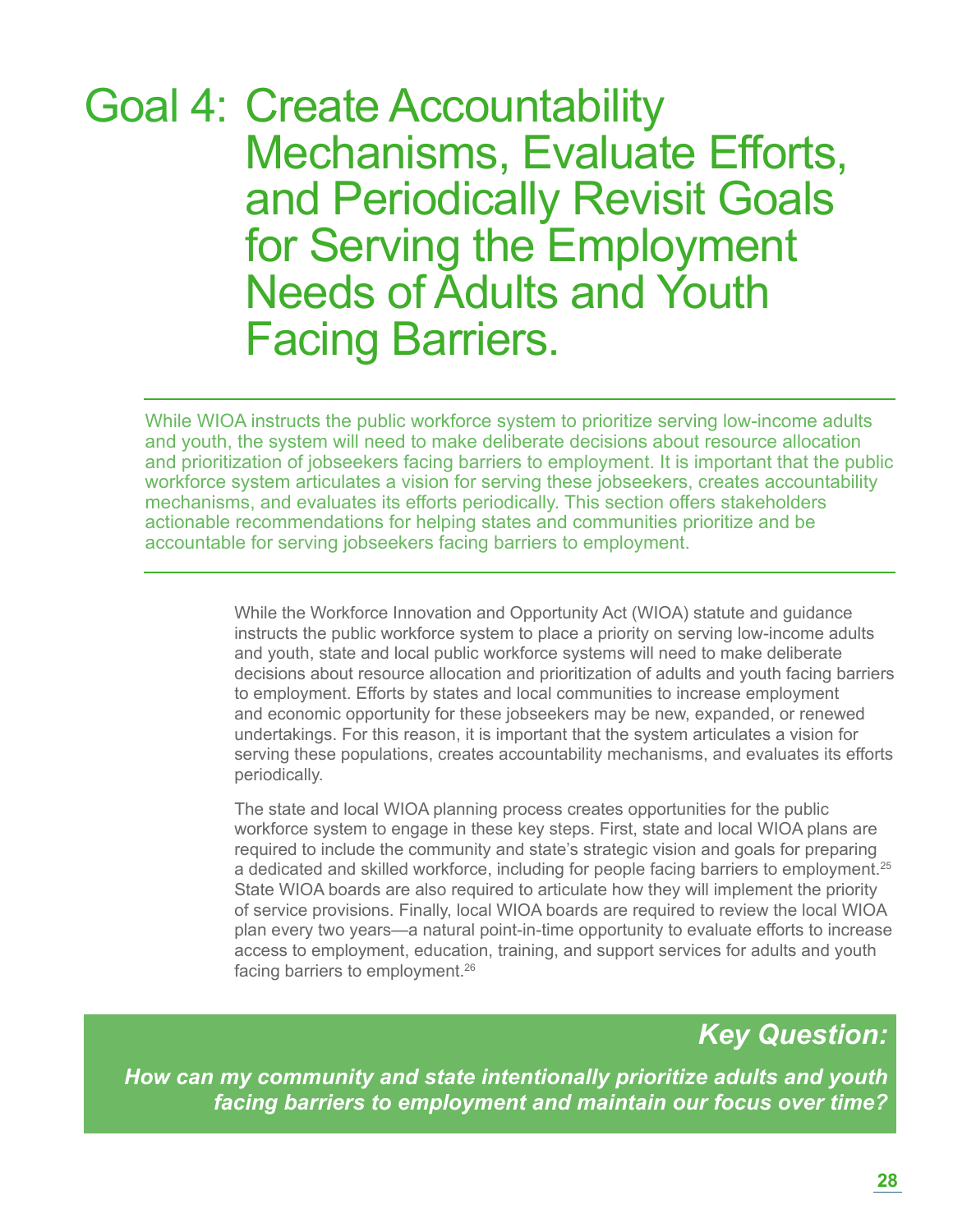Advocates, community-based service organizations, public system leaders, philanthropy, and researchers have a role to play in helping to create accountability mechanisms, evaluate efforts, revisit, and, if necessary, update goals for serving the employment needs of jobseekers facing barriers.



**While WIOA planning efforts are important to shaping the system, it will likely be necessary to course correct and monitor the system over time to ensure there is ongoing progress to engage and serve jobseekers facing barriers to employment.** **Ensure that state and local plans reflect the federal law's intentional focus on jobseekers facing barriers to employment.** In state and local WIOA plans, advocates should take full advantage of the opportunity to reflect the intent of the federal WIOA statute around increasing employment and economic opportunity for adult and youth jobseekers facing barriers to employment. Doing so will create levels of accountability by which the plan is measured over time, will demonstrate commitment to federal departments reviewing the plan, and guide state and local agencies and partners who administer the plan.

- Advocates should engage state and local WIOA planners and those responsible for shepherding the plan forward to encourage that state and local WIOA plans include purpose statements that mirror the federal WIOA legislative goal to expand access to employment opportunities, education, training, and support services for jobseekers facing barriers to employment.
- Advocates should also encourage that state and local plans reflect the federal WIOA statutory requirements that 1) adults receiving public assistance, other low-income individuals, and individuals who are basic skills deficient be given priority for adult employment and training activities regardless of available resources and 2) not less than 75 percent of youth funds are spent on out-of-school youth. Informed by the data analysis requirements discussed earlier in this brief, advocates may want to encourage state and local WIOA plans to specifically target employment strategies or services for particular population groups who have been identified as high need or for whom services have been historically limited.
- Advocates should encourage the development of accountability mechanisms to ensure that purpose statements, goals, and priority of service requirements are monitored and upheld over time. Accountably mechanisms could be in the form of benchmarks for engaging and serving target population groups and the development of policies at the local level to ensure that adult and youth jobseekers facing barriers are prioritized and receive services that meet their needs.
- Finally, advocates should engage with the stakeholders discussed in this brief, among others, to monitor the system's progress over time. While WIOA planning efforts are important to shaping the system, it will likely be necessary to course correct and monitor the system over time. Monitoring efforts could come in the form of annual meetings with WIOA state and local leaders and other public agency leaders to discuss progress engaging and serving jobseekers facing barriers to employment or advocating for the development of annual reports detailing the system's progress in meeting these jobseekers' employment needs and interests.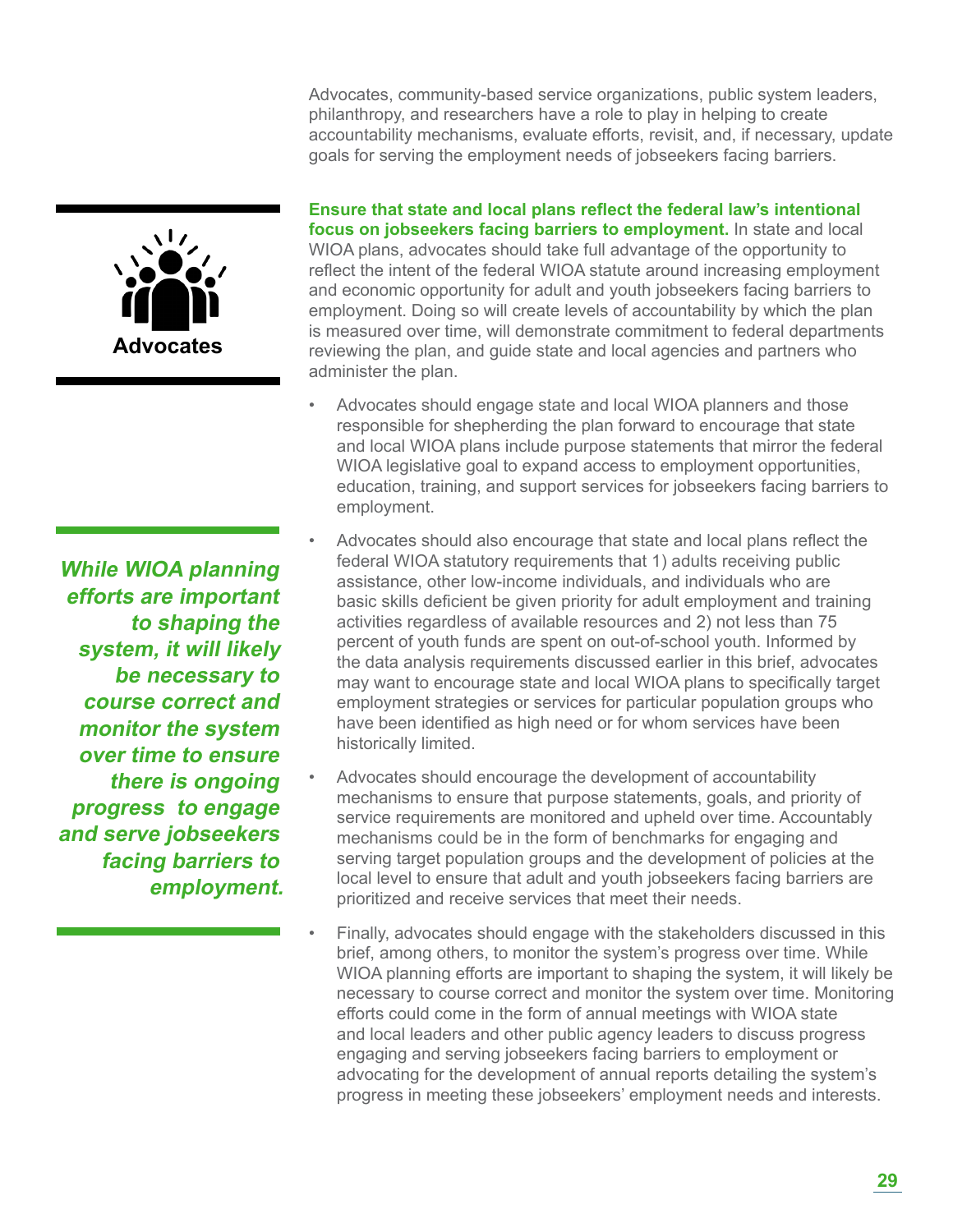

#### **Stay involved as WIOA is implemented, seek ways to continuously improve the system, and educate participants.** Hopefully, the WIOA

planning process has presented community-based service providers with expertise serving jobseekers facing barriers with opportunities to get involved in shaping system. Staying involved as the system implements new or expanded services, priority of service requirements, and partnerships with other systems will be critical to ensuring that the system continues to account for the needs of jobseekers facing barriers to employment.

- Community-based organizations should stay involved with state and local WIOA leaders—and in particular with chief elected officials and others guiding WIOA implementation—and continue to educate these leaders from the service provider perspective about the system's progress in meeting the employment needs of jobseekers facing. To facilitate this, community-based providers could offer to coordinate Consumer Advisory Boards made up of adults and youth from priority or target population groups to solicit feedback on how well populations are being served. Local WIOA leaders and staff overseeing program implementation should be involved, as well as local advocates.
- Community-based organizations can also play an important role in educating participants about any changes WIOA implementation may bring, including new, expanded, or reduced services that might be available, changes in referral processes, eligibility for services, and more.



**Negotiate performance measures thoughtfully and monitor the system's** 

**progress.** Historically, jobseekers facing barriers to employment have had difficulty accessing employment services through the public workforce system because of how the system was held accountable for achieving outcomes. The U.S. Departments of Labor and Education are developing a new statistical model to measure state and local WIOA performance that is based on economic conditions and participant characteristics. This new performance accountability model should better reflect the experiences and employment trajectories of jobseekers who may face more difficulty getting and keeping employment and, ideally, should reduce disincentives to serving jobseekers facing barriers. In developing the statistical model, the U.S. Departments of Labor and Education will use factors such as poor work history, lack of work experience, lack of education or occupational skills attainment, dislocation

. *To help educate the public workforce system's leaders about the employment needs of jobseekers facing barriers, community-based service providers could offer to coordinate Consumer Advisory Boards made up of adults and youth from priority or target population groups to solicit feedback on how well populations are being served.*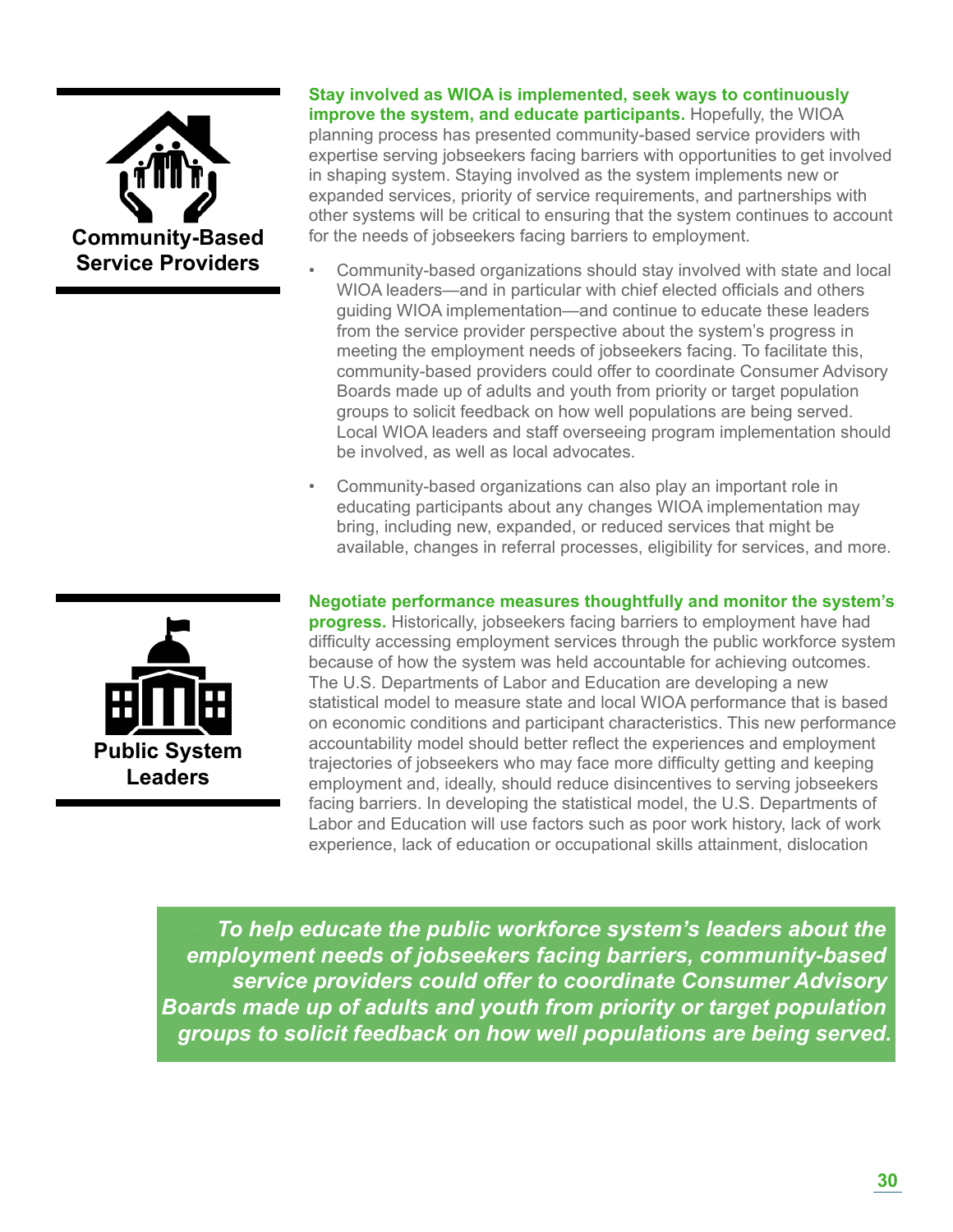from high-wage and high-benefit employment, low levels of literacy, low levels of English proficiency, disability status, homelessness, ex-offender status, and welfare dependency.<sup>27</sup>

- **Capturing more accurate information on services delivered on behalf of jobseekers facing barriers to employment and participant characteristics will go a long way toward monitoring and informing the WIOA system.**
- Because local WIOA plans must include a description of negotiated levels of performance for their specific geographic area, local workforce boards and the chief elected official should create and negotiate performance measures that reflect the needs of the participants in their service area and/or priority population groups. In addition, other public system leaders—especially those who represent required partners of the WIOA system—should be part of the performance accountability process to ensure that the negotiated levels of performance reflect the characteristics and needs of jobseekers served by programs under their jurisdiction. The data analysis efforts discussed in this brief can be especially helpful in understanding the characteristics of jobseekers being served and can support the development of performance measures that take into account a number of factors that can influence employment success over time.
- To monitor the system's effectiveness over time in serving jobseekers facing barriers to employment, public system leaders should be mindful of the local- and state-level data being collected and the degree to which that data can inform system monitoring and future planning. Specifically, public system leaders should develop a list of minimum priority data elements that must be collected related to employment assessment and services and process data. Moreover, public systems should work with each other to ensure that data being collected on employment, education, and training services are consistent across systems. Capturing more accurate information on services delivered on behalf of jobseekers facing barriers to employment and participant characteristics will also go a long way toward monitoring and informing the WIOA system. Public system leaders should attempt to agree on common definitions pertaining to participant characteristics.
- Public systems should also continue to leverage interagency planning or workgroups at the state and local level to monitor the system's progress and the degree to which agreed-upon performance measures reflect the experiences of jobseekers over time.

. *Public system leaders—especially those who represent required partners of the WIOA system—should be part of the performance accountability process to ensure that the negotiated levels of performance reflect the characteristics and needs of jobseekers served by programs under their jurisdiction.*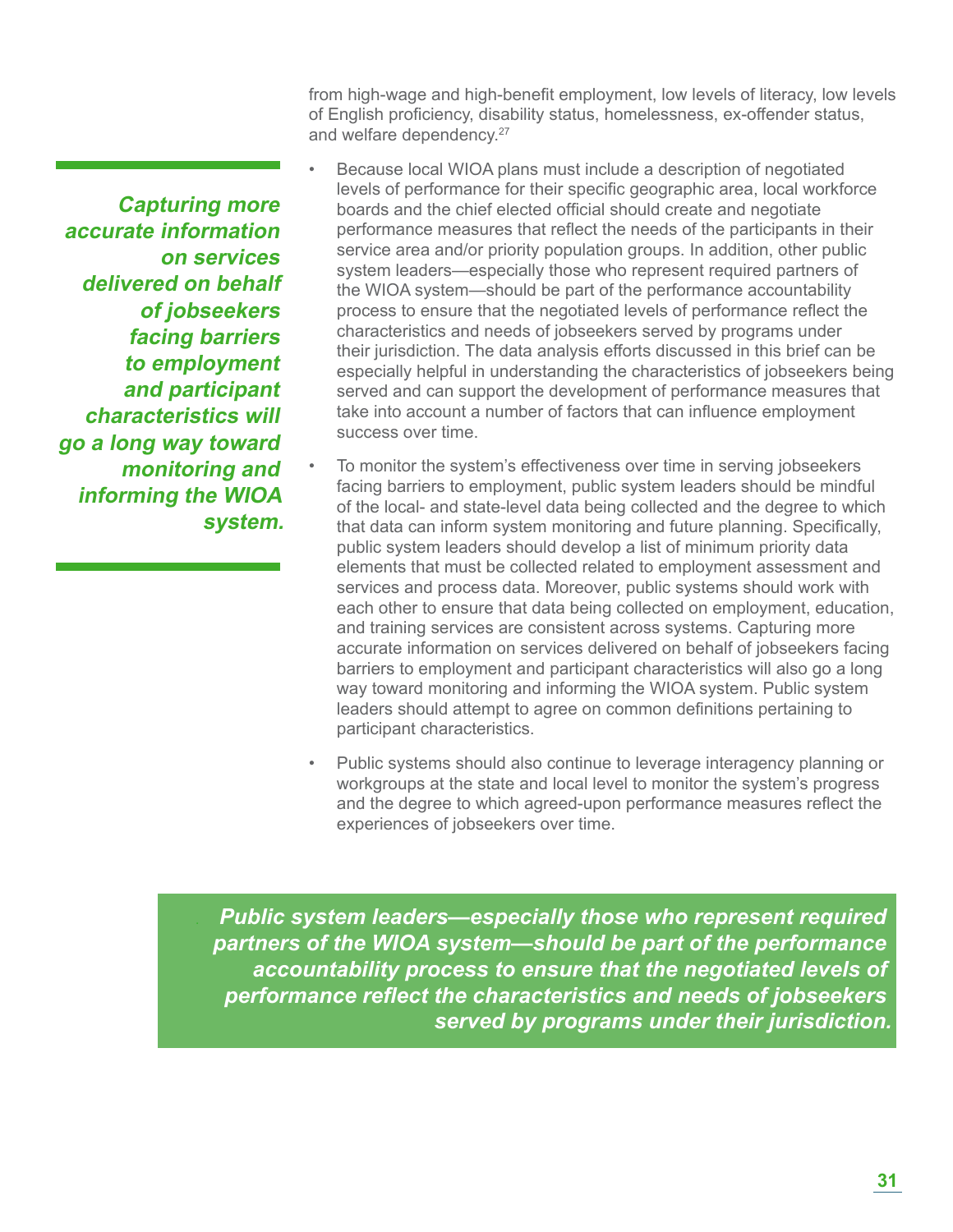

#### **Be a catalyst for increasing employment and economic opportunity for adult and youth jobseekers facing barriers to employment.** The

WIOA planning process offers a point-in-time opportunity for state and local public systems and stakeholders to work toward ensuring the workforce system accounts for the needs and interests of jobseekers facing barriers to employment. In reality, fully realizing these efforts may take many years and require ongoing efforts by many of the stakeholders discussed in this brief. Philanthropy can be an important stakeholder in ensuring that efforts to increase employment and economic opportunity for jobseekers facing barriers remain top-of-mind for leaders of relevant public systems and other stakeholders.

- Philanthropy should make increasing employment and economic opportunity for jobseekers facing barriers a strategic goal and priority of future funding and support. This could mean supporting initiatives to develop strategic plans to end chronic unemployment that use the goals and processes outlined in this brief or funding specific projects aimed at alleviating barriers to employment for a specific population or target group through policy and systems change.
- Philanthropy should also partner with the stakeholders discussed in this brief and others to ensure that the public workforce system is consistently working toward the goals of increasing access to employment, education, training, and support services for adults and youth facing barriers to employment. This could come in the form of: hosting regular events or convenings that seek to assess the public workforce system's progress; discrete projects that seek to implement and evaluate promising workforce strategies, public system partnerships, or collaboration strategies; or supporting the development of annual reports on the system's progress serving adults and youth facing barriers.



- To help equip the public system to make informed decisions and scale up and replicate what's working, researchers should encourage and support continuous research and evaluation of the strategies and partnerships outlined in state and local WIOA plans with an eye toward tracking and evaluating implementation, outcomes, and impacts.
- Public systems need quality, cross-system data in order to offer workforce services and supports that meet the needs and interests of jobseekers facing barriers to employment and to make necessary course corrections. To this end, the U.S. Departments of Labor and Education have said that integrated and aligned data systems are a public workforce system priority.28 Researchers, applied research centers, and university faculty should seek opportunities to get involved in state and local efforts to support the system in improving data collection and fields, tracking data, and integrating public data systems.

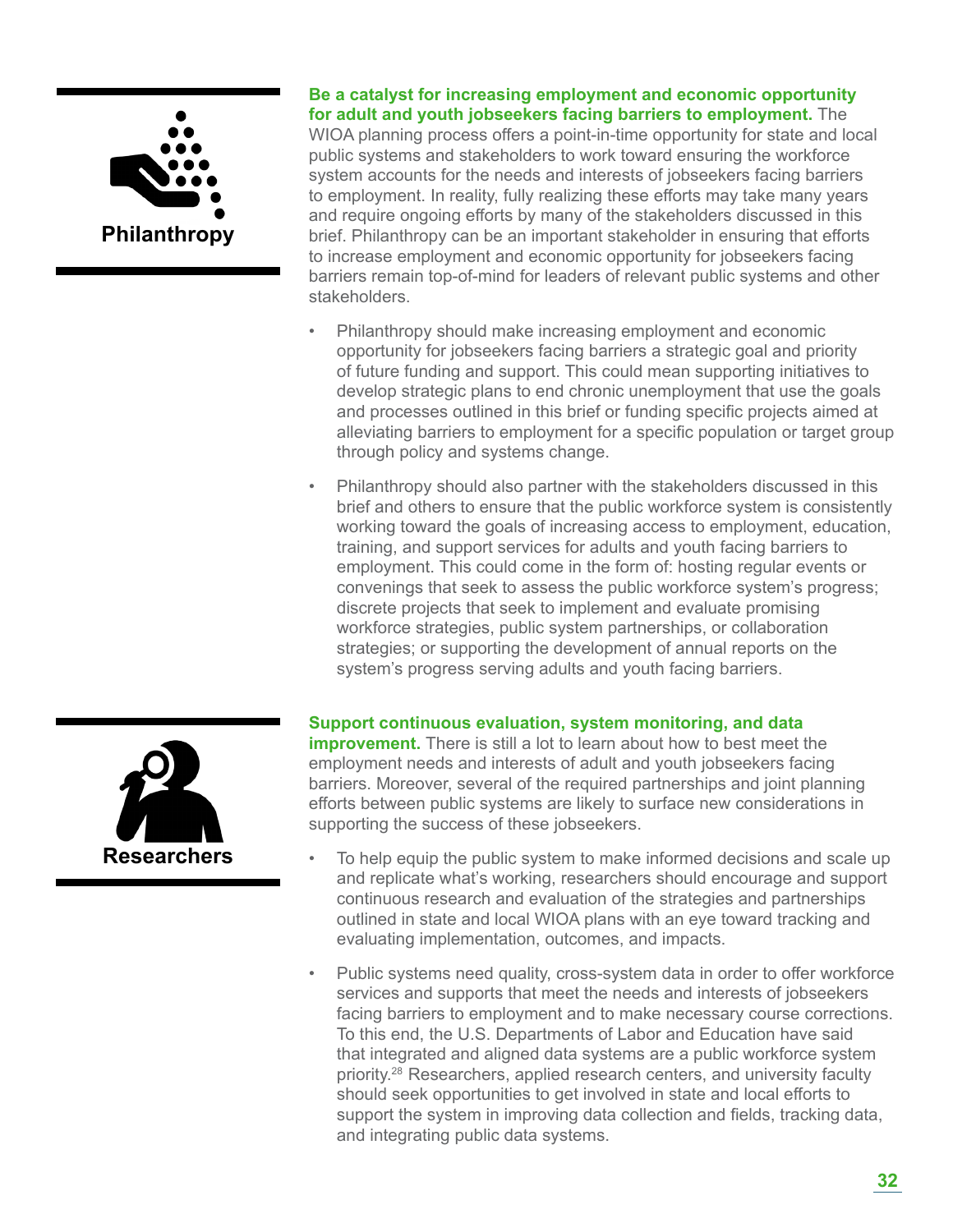# **Conclusion**

Major revisions to America's public laws happen rarely. Now is the time for communities and stakeholders to help shape the Workforce Innovation and Opportunity Act's (WIOA) implementation—an undertaking that can have lasting and far-reaching positive effects for adult and youth jobseekers facing barriers to employment.

Given the economic and social costs of chronic unemployment and poverty, working to meet the employment needs and interests of these jobseekers must be priority in states and communities.

Acting in partnership with many other system partners and stakeholders, the public workforce system under WIOA can pave the way toward building robust and aligned public systems that meet the workforce needs adult and youth jobseekers facing barriers to employment.

Leveraging the state and local planning processes and other opportunities embedded in WIOA, community stakeholders and leaders can achieve the goals of increasing employment and economic opportunity for adults and youth facing barriers to employment now and into the future.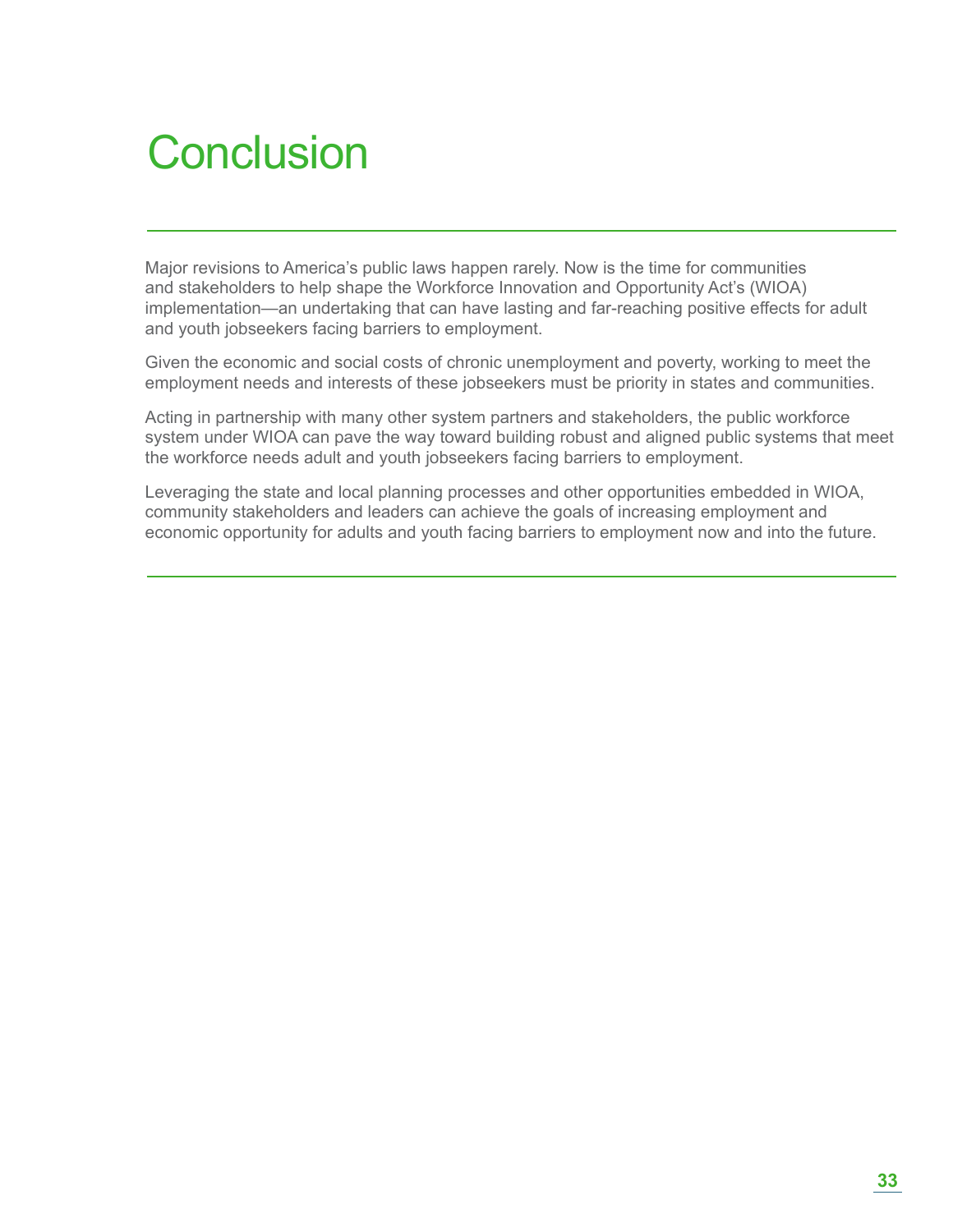## References

1. Nichols, A., Mitchell, J., & Lindner, S. (2013). *Consequences of long-term unemployment*. Retrieved from the Urban Institute website: http://www.urban.org/research/publication/consequences-long-term-unemployment

2. Belfield, C., Levin, H., Rosen, R. (2012). *The economic value of opportunity youth*. Retrieved from the Civic Enterprises website: http://www.civicenterprises.net/MediaLibrary/Docs/econ\_value\_opportunity\_youth.pdf 3. Nichols et al., 2013.

4. Simpson, S., (2011). *The cost of unemployment to the economy*. Retrieved from Investopedia website: http://www. investopedia.com/financial-edge/0811/the-cost-of-unemployment-to-the-economy.aspx.

5. Redcross, C., et. al. (2010). *Work after prison: One-year findings from the transitional jobs reentry demonstration*. Retrieved from MDRC website: http://www.mdrc.org/sites/default/files/full\_615.pdf

6. Burt, M.R., Aron, L.Y., & Lee, E. (1999). *Homelessness: Programs and the people they serve*. Retrieved from the Urban Institute website: http://www.urban.org/sites/default/files/alfresco/publication-pdfs/310291-Homelessness-Programs-and-the-People-They-Serve-Findings-of-the-National-Survey-of-Homeless-Assistance-Providers-and-Clients. PDF

7. Heller, S. B. (2014, December 5). Summer jobs reduce violence among disadvantaged youth. *Science*, *346*(6214), 1219-1222

8. Redcross, C., Millenky, M., Rudd, T., & Levshin, V. (2012). *More than a job: Final results from the evaluation of the Center for Employment Opportunities (CEO) transitional jobs program* (OPRE Report 2011-18). Retrieved from U.S. Department of Health and Human Services, Administration for Children and Families website: http://www.acf.hhs.gov/ sites/default/files/opre/more\_than\_job.pdf

9. Warland, C., Applegate, D., Schnur, C., & Jones, J. (2015). *Providing true opportunity for opportunity youth: Promising practices and principles for helping youth facing barriers to employment*. Retrieved from Heartland Alliance's National Initiatives on Poverty & Economic Opportunity website: http://nationalinitiatives.issuelab.org/resource/providing\_ true\_opportunity\_for\_opportunity\_youth\_promising\_practices\_and\_principles\_for\_helping\_youth\_facing\_barriers\_to\_ employment

10. Warland, C. (2013). *Healthy relationships, employment, and reentry*. National Resource Center for Healthy Marriage and Families. Retrieved from Heartland Alliance's National Initiatives on Poverty & Economic Opportunity website: http:// nationalinitiatives.issuelab.org/resource/healthy\_relationships\_employment\_and\_reentry

11. Huston, A. C., et. al. (2003). *New hope for families and children: Five-year results from a program to reduce poverty and reform welfare*. Retrieved from MDRC website: http://www.mdrc.org/sites/default/files/full\_457.pdf

12 Workforce Innovation and Opportunity Act of 2014, 29 U.S.C § 3101 (2014).

13 . Workforce Innovation and Opportunity Act; Joint Rule for Unified and Combined State Plans, Performance Accountability, and the One-Stop System Joint Provisions; DOL, DOE Notice of Proposed Rulemaking for 2015, 80 Fed. Reg. 20573 (April 16, 2015) (to be codified at 20 CFR pts. 603, 651, 652, 653, 654, 658, 675, 679, 680, 681, 682, 683, 684, 685, 686, 687, & 688).

14. Frank, A., & Minoff, E. (2005). *Declining share of adults receiving training under WIA are low-income or disadvantaged*. Retrieved from Center for Law and Social Policy website: http://www.clasp.org/resources-andpublications/files/0254.pdf.

15. Workforce Innovation and Opportunity Act of 2014. 29 U.S.C. § 3101[Sec. 102 (a-c) and 103 (a-d) and 108 (a-e)]. (2014).

16. Workforce Innovation and Opportunity Act of 2014, 29 U.S.C § 3101[Sec. 101(d)(1),(4)–(5), and (7)–(11)]. (2014).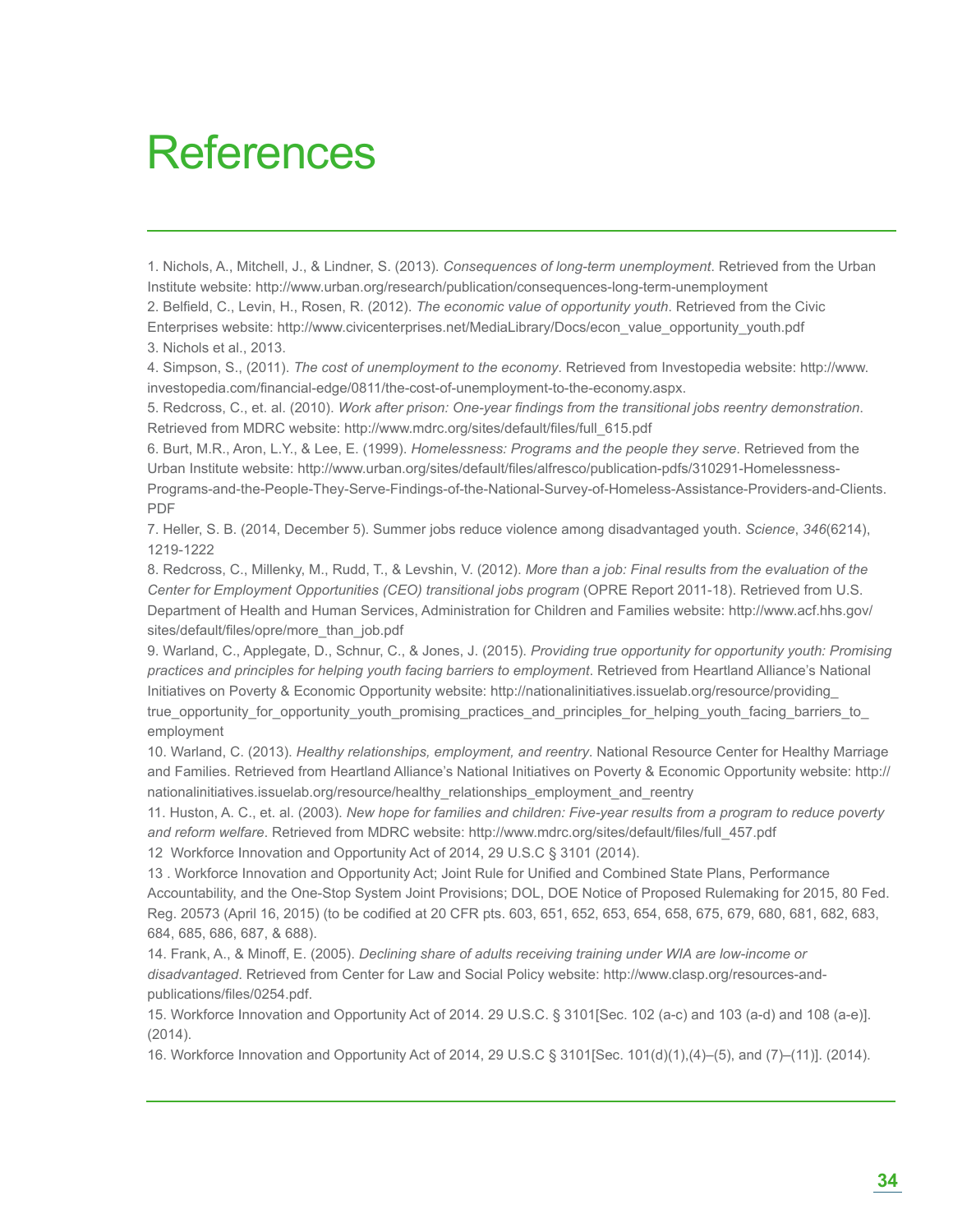## References

17. Workforce Innovation and Opportunity Act of 2014, 29 U.S.C § 3101[Sec 102 (a-c) and 103 (a-d) and 108 (a-e)]. (2014).

18. Ibid.

19. Ibid.

20. Workforce Innovation and Opportunity Act; Joint Rule for Unified and Combined State Plans, Performance Accountability, and the One-Stop System Joint Provisions; DOL, DOE Notice of Proposed Rulemaking for 2015, 80 Fed. Reg. 20573 (April 16, 2015) (to be codified at 20 CFR pts. 603, 651, 652, 653, 654, 658, 675, 679, 680, 681, 682, 683, 684, 685, 686, 687, & 688).

21. US Department of Labor, Employment and Training Administration (2015). *Workforce Innovation and Opportunity Act (WIOA) unified and combined state plan requirements* (DOL Supporting & Related Material Draft ETA-2015-0006-0002). Retrieved from http://www.regulations.gov/#!documentDetail;D=ETA-2015-0006-0002

22. Workforce Innovation and Opportunity Act; Joint Rule for Unified and Combined State Plans, Performance Accountability, and the One-Stop System Joint Provisions; DOL, DOE Notice of Proposed Rulemaking for 2015, 80 Fed. Reg. 20573 (April 16, 2015) (to be codified at 20 CFR pts. 603, 651, 652, 653, 654, 658, 675, 679, 680, 681, 682, 683, 684, 685, 686, 687, & 688).

23. Workforce Innovation and Opportunity Act of 2014, 29 U.S.C § 3101 [Sec 101 (a-e) and 106 (d-f)]. (2014). 24. Ibid.

25. Workforce Innovation and Opportunity Act of 2014, 29 U.S.C § 3101 [Sec 102 (a- c) and 103 (a-d) and 108 (a-e)]. (2014).

26. Ibid.

27. Workforce Innovation and Opportunity Act of 2014, 29 U.S.C § 3101 [Sec 116 (b)(3)(v)(bb)]. (2014).

28. Workforce Innovation and Opportunity Act; Joint Rule for Unified and Combined State Plans, Performance Accountability, and the One-Stop System Joint Provisions; DOL, DOE Notice of Proposed Rulemaking for 2015, 80 Fed. Reg. 20573 (April 16, 2015) (to be codified at 20 CFR pts. 603, 651, 652, 653, 654, 658, 675, 679, 680, 681, 682, 683, 684, 685, 686, 687, & 688).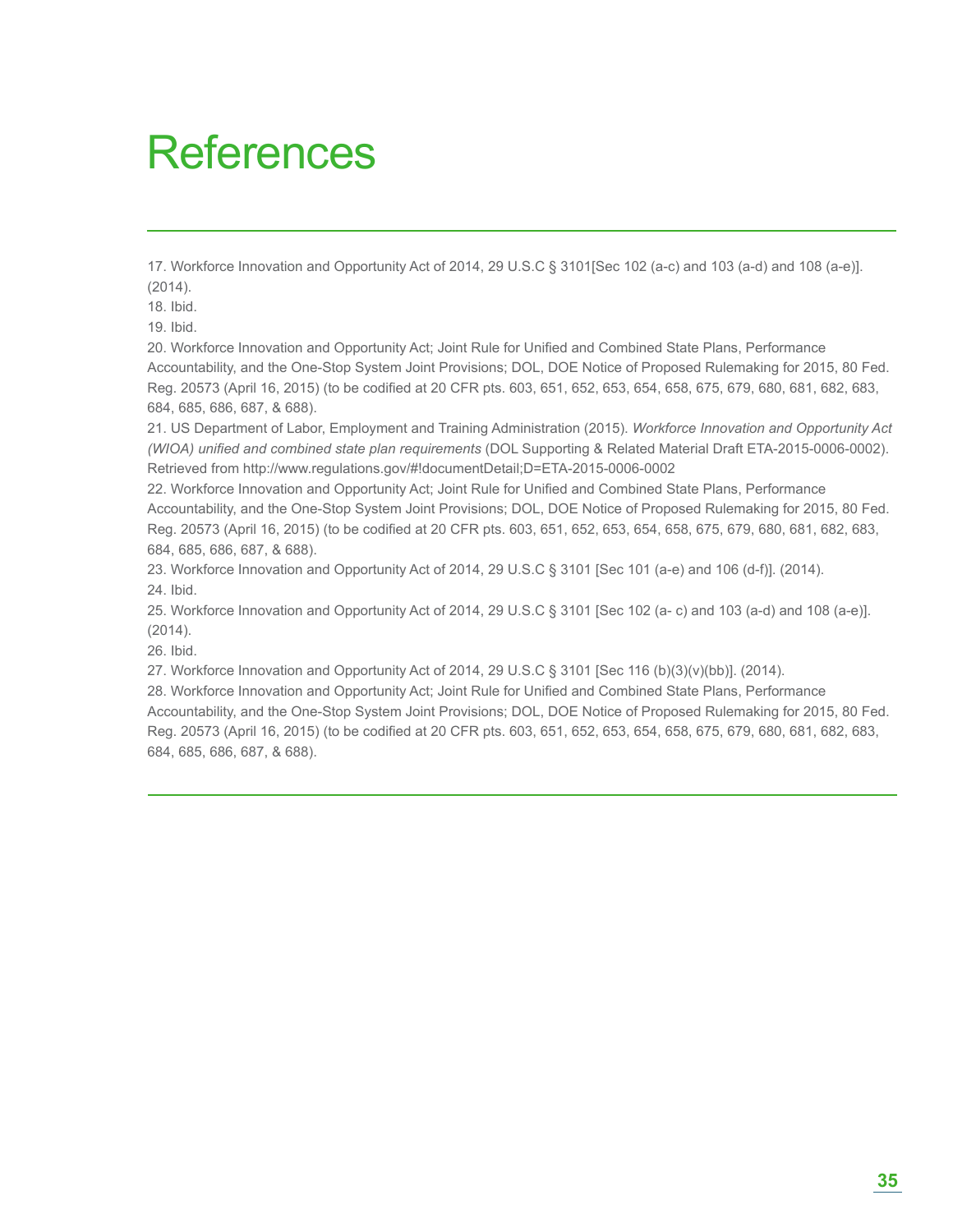# Icon Attribution

Philibert, E. (n.d.). *Leadership*. Retrieved from The Noun Project website: https://thenounproject.com/term/ leadership/147987/

Iconathon (n.d.). *Shelter for families*. Retrieved from The Noun Project website: httpsthenounproject.comtermshelter-forfamilies64

Iconathon (n.d.). *Federal government*. Retrieved from The Noun Project website: https://thenounproject.com/ search/?q=federal+government&i=15212

Bu, A. (n.d.). *Seeds*. Retrieved from The Noun Project website: https://thenounproject.com/alex./collection/ dinner/?i=169530

La-fabrique-créative. (n.d.). *Watch*. Retreived from the Noun Project website: https://thenounproject.com/ search/?q=researcher&i=41279